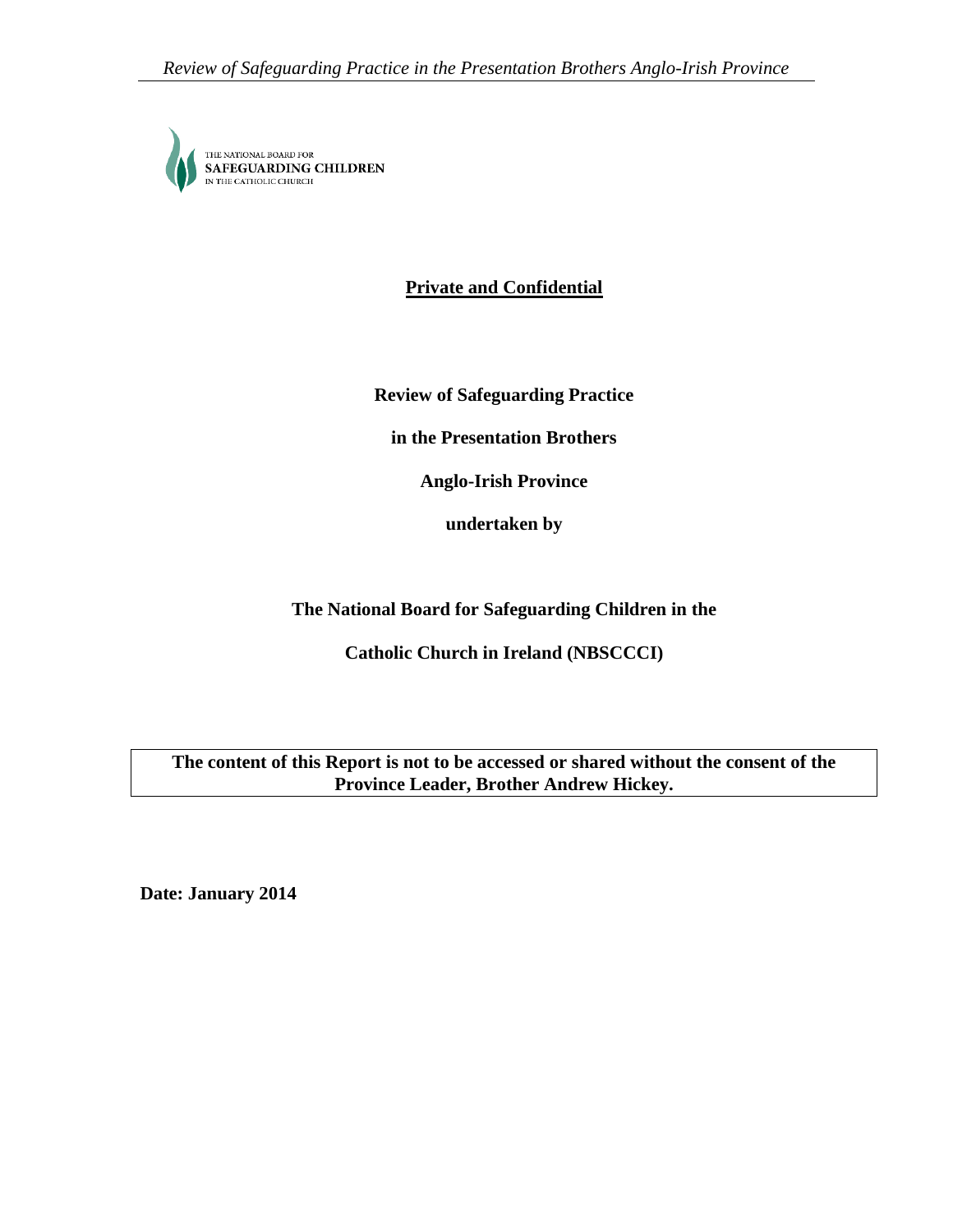# **CONTENTS**

| <b>Background</b>                                                       | Page 3     |
|-------------------------------------------------------------------------|------------|
| <b>Standard 1</b><br>A written policy on keeping children safe          | Page<br>9  |
| <b>Standard 2</b><br>Management of allegations                          | 11<br>Page |
| <b>Standard 3</b><br>Preventing Harm to Children                        | Page 19    |
| <b>Standard 4</b><br><b>Training and Education</b>                      | Page 22    |
| <b>Standard 5</b><br>Communicating the Church's<br>Safeguarding Message | Page 24    |
| <b>Standard 6</b><br><b>Access to Advice and Support</b>                | Page 26    |
| <b>Standard 7</b><br><b>Implementing and Monitoring Standards</b>       | Page 28    |
| <b>Recommendations</b>                                                  | Page 30    |
| <b>Terms of Reference</b>                                               | Page 31    |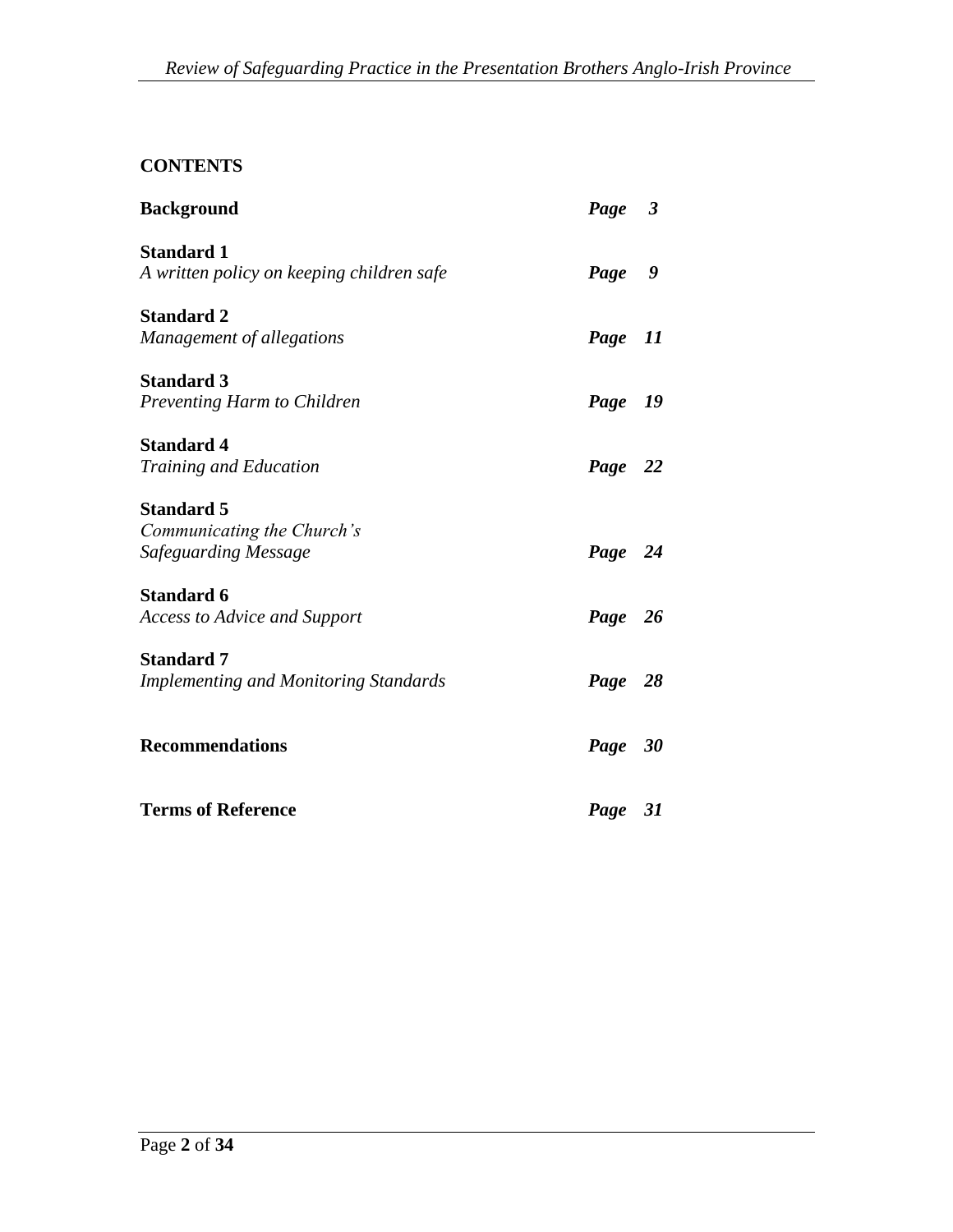### **Background**

The National Board for Safeguarding Children in the Catholic Church in Ireland (NBSCCCI) was asked by the Sponsoring Bodies, namely the Episcopal Conference, the Conference of Religious of Ireland and the Irish Missionary Union, to undertake a comprehensive review of safeguarding practice within and across all the Church authorities on the island of Ireland. The purpose of the review is to confirm that current safeguarding practice complies with the standards set down within the guidance issued by the Sponsoring Bodies in February 2009 *Safeguarding Children: Standards and Guidance Document for the Catholic Church in Ireland* and that all known allegations and concerns had been appropriately dealt with. To achieve this task, safeguarding practice in each Church authority is to be reviewed through an examination of case records and through interviews with key personnel involved both within and external to a diocese or other authority.

This report contains the findings of the *Review of Safeguarding Practice within the Presentation Brothers Congregation* undertaken by the NBSCCCI in line with the request made to it by the Sponsoring Bodies. It is based upon the case material made available to us by the Presentation Brothers, along with interviews with selected key personnel who contribute to safeguarding within the Presentation Brothers. The NBSCCCI believes that all relevant documentation was passed to the reviewers by the Province Leader, Brother Andrew Hickey, during the process of this review.

The findings of the review have been shared with a reference group before being submitted to Brother Andrew Hickey, along with any recommendations arising from the findings.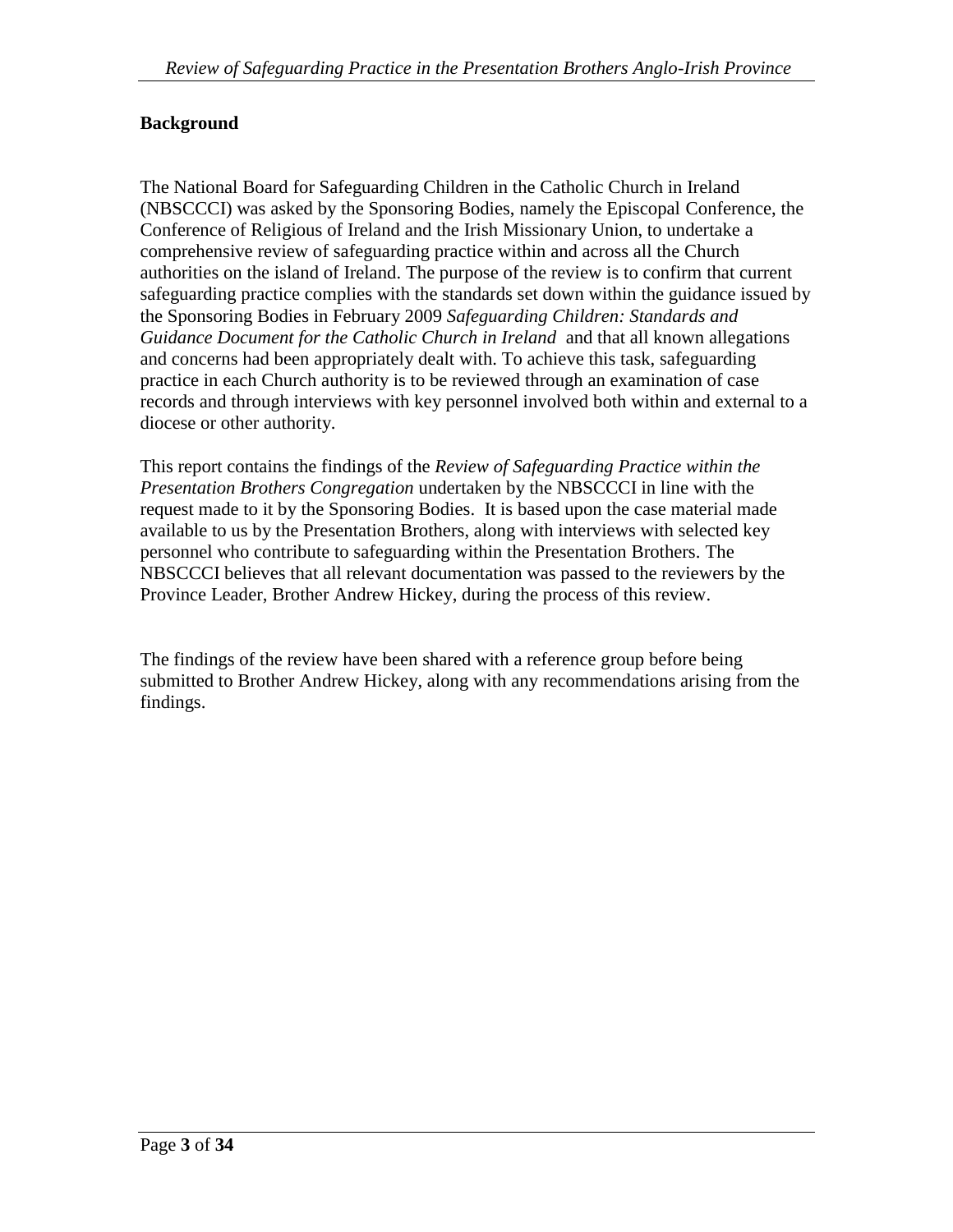### **Introduction**

At the request of Brother Andrew Hickey, staff from the NBSCCCI engaged in a process of reviewing the safeguarding children policy, procedures and practice on January  $28<sup>th</sup>$  and January  $29<sup>th</sup>$ , 2014. Over the two-day fieldwork period, case files were examined and interviews were conducted with key personnel, religious and lay, in the Province's safeguarding structure. The reviewers also read the Presentation Brothers' (Anglo-Irish Province) safeguarding policy and procedures documents and evaluated these against the 2009 NBSCCCI *Safeguarding Children: Standards and Guidance Document for the Catholic Church in Ireland*.

### **The Presentation Brothers Congregation**

The Presentation Brothers is an international congregation of laymen which owes its origin to Edmund Ignatius Rice when, in 1802, he founded the Society of the Presentation. The communities inspired by Edmund Rice adopted a modified form of the rules of the Presentation Sisters and were under the jurisdiction of the bishops of their local dioceses. In 1820, Pope Pius VII granted Edmund Rice's application for his society to be given papal approbation and a constitution. Under this new constitution, all the houses became united under a Superior General except for the house in Cork, where Bishop Murphy refused his consent, despite the desire of most of the Brothers to be part of Brother Rice's wider congregation. In 1826, the Cork house joined the others but one of the Brothers, Brother Michael Augustine Riordan, dissented and offered his services to the Bishop of Cork who placed him in charge of a school in the south of the city. With his secession, the teaching congregation known as the Presentation Brothers was created.

The Presentation Brothers continued to be subject to their respective bishops until 1889, when Pope Leo XIII approved the congregation and all the houses united under a Superior General. This independent status allowed the Congregation of the Presentation Brothers to expand further, with branches in all the provinces of Ireland, and houses in England and Canada.

In 2014 there are in excess of 100 Brothers living and working in Ireland, England, USA, Canada, Ghana, Nigeria and Grenada. The Brothers live in community houses and there are a total of 22 communities across 7 countries worldwide. The smallest community contains 2 Brothers and the largest has 16 Brothers.

The Presentation Brothers take vows of poverty, chastity and obedience. The motto of the congregation is '*Ad majorem Dei Gloriam'* and the Brothers place the initials F.P.M. after their name (Fratres Presentationis Mariae). Their mission is 'to form Christ in the young' through education. Their work is with disadvantaged and marginalised people, both young and old.

From 1871 to 31.3.1959, when the Brothers closed the school, the Brothers were responsible for St Joseph's Industrial School, Greenmount, Cork. This school's history of allegations and management of child abuse is dealt with within the Commission to Inquire into Child Abuse (Ryan Report), Volume 2, Chapter 4. The NBSCCCI was approached by three survivors of this industrial school who wished to be heard by the reviewers. They were duly met during the fieldwork time. The NBSCCCI sought legal advice around access to files and information regarding the Commission to Inquire into Child Abuse and the Redress Board. The legal advice was clear in stating that the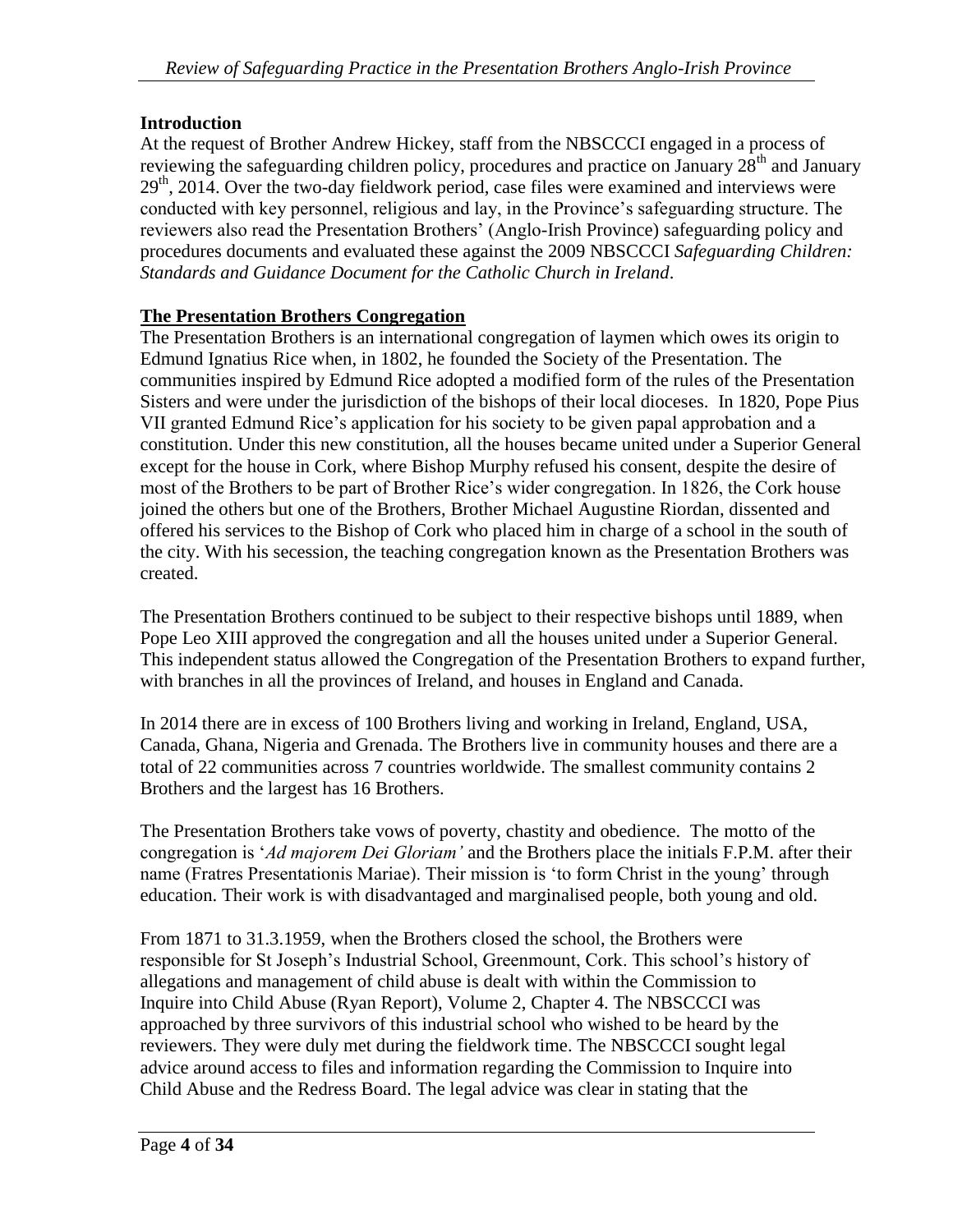legislation that underpinned both the Redress Board and the Commission to Inquire into Child Abuse prohibits the disclosure of any information outside of those processes, therefore this review will not comment, beyond offering a brief summary of the survivors' views.

### **Current situation.**

The Presentation Brothers Generalate is located at Mount St. Joseph in Cork, Ireland. The current congregation leader is Brother Martin Kenneally FPM. The congregation is divided into three provinces: -

- 1. Anglo-Irish Province (Ireland and England); subject of this review process
- 2. Our Lady of the Americas Province (Canada, US, Grenada)
- 3. West Africa Province (Ghana, Nigeria)

There are forty five Brothers in the Anglo-Irish Province with an average age of 75 years. Most are retired but about 50 % are engaged in some form of pastoral ministry. The Brothers live in nine communities, eight in Ireland and one in England. Within Ireland there are 4 communities based in Cork city, one in Birr, one in Co Dublin, one in Killarney and one in Dungarvan, Co. Waterford. One Brother is a member of an International Community of Christian Brothers and Presentation Brothers in Mount Sion, Waterford, where Edmund Rice founded the two congregations.

The Anglo-Irish Province Leadership Team is led by Brother Andrew Hickey. Three of the Irish based Brothers remain in school ministry where there is the direct provision of services to children. Two are school chaplains and one is a teacher. In these school settings these Brothers are also subject to conforming to the child protection procedures of the Department of Education and Skills as well as the safeguarding policy of the Presentation Brothers.

As well as maintaining their links with their schools, the Brothers are also involved in: An Ecology and Spirituality centre "Glór na hAbhann", in west Waterford; one Brother works in the House of Mercy hostel for homeless young people in Dartford, U.K; and one Brother is the Director of the Integration and Support Unit (ISU) for immigrants at Mount Sion, Waterford where a teenage integration programme is delivered.

The development of the Youth Ministry has been enhanced by the appointment of a lay person as the Coordinator of Youth Ministry. This ministry links the congregation, in particular, with *SHARE* which is an accommodation and friendship programme for older persons in Cork city which is supported on a voluntary basis by students from many secondary schools in Cork city. The Youth Ministry also supports the Edmund Rice Action Camps.

Since 2009 the trusteeship of the Presentation Brothers' schools was transferred from the Province Leadership Team to the lay-led Presentation Brothers Schools Trust (PBST). The Youth Ministry Coordinator maintains a link with these schools.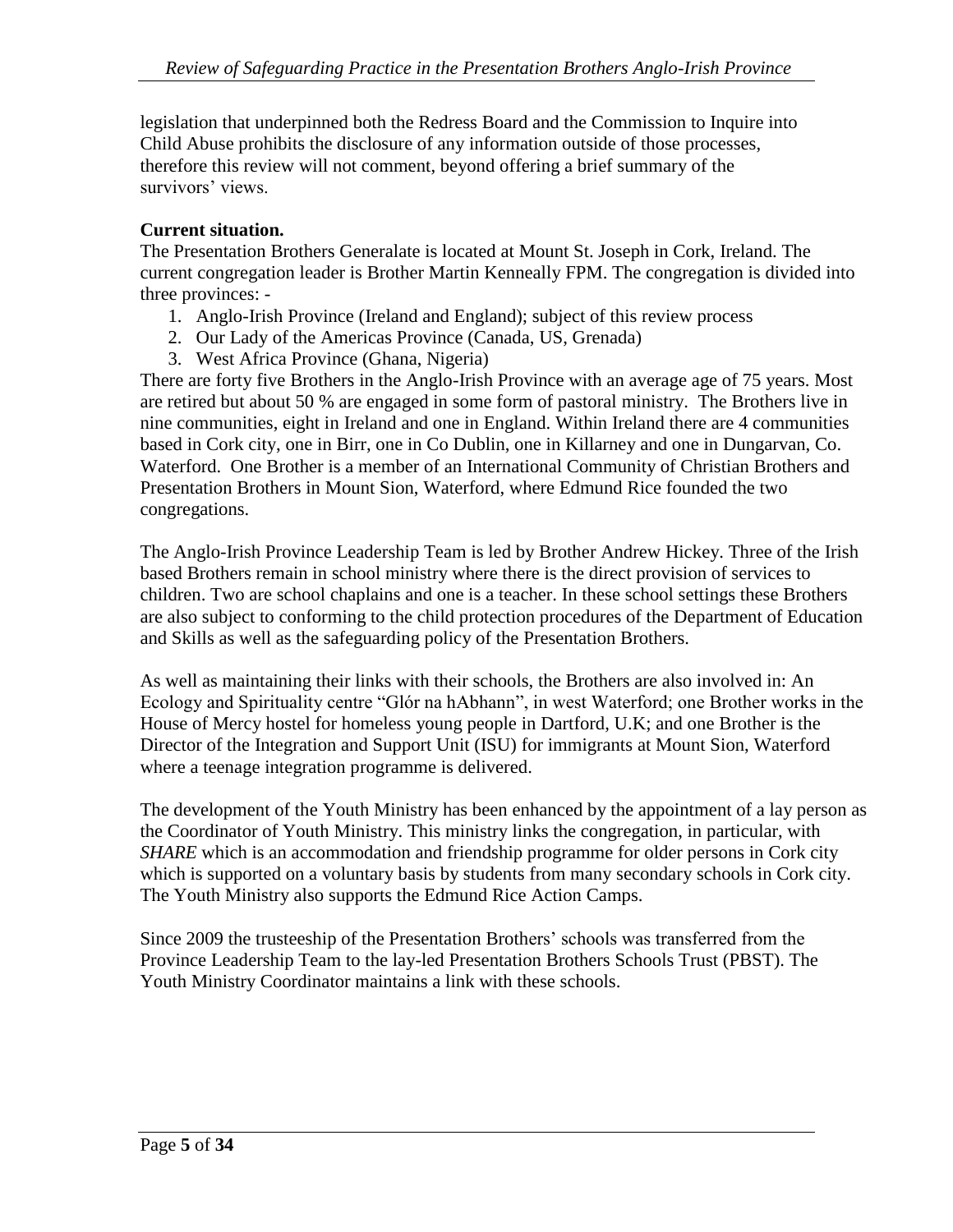# **NBSCCCI Reviews**

The purpose of this NBSCCCI review is set out within the terms of reference that are appended to this report. It seeks to examine how practice conforms to expected standards in the Church, both at the time an allegation was received and in the present time. It is an expectation of the NBSCCCI that key findings from a review will be shared widely so that public awareness of what is in place and what is planned may be enhanced, as well as increasing confidence that the Church is taking appropriate steps to safeguard children.

The review was initiated through the signing of a Data Protection deed, allowing full access by staff from NBSCCCI to all case management and relevant records held by the Province (outside the Commission to Inquire and Redress Board). The access does not constitute disclosure as the reviewers through the deed were deemed to be nominated data processers of the material for the province leader.

The review involved the fieldwork team reading all case management records of living Brothers who are members of the Presentation Brothers and against whom a childsafeguarding allegation of sexual abuse had been made, or about whom a concern had been raised. Case management files relating to men who had left the congregation during the relevant time period and had been the subject of similar allegations or concerns were also read by the reviewers. The reviewers also read a sample of case management files relating to deceased Brothers about whom concerns had been raised, either while they were alive or after their death. Additional files regarding deceased Brothers were read following the initial period of fieldwork, at the request of the Province Leader. In addition, interviews were held with Brother Andrew Hickey (Province Leader), the designated person (a lay woman who is a qualified social worker), the deputy designated person, the facilitator of a Relapse Prevention Group, members of the Province Safeguarding Committee, the Coordinator of Youth Ministry who is also the Safeguarding Trainer, plus a representative from TUSLA (former HSE, now Child and Family Agency) and An Garda Síochána. As previously noted the reviewers also met three survivors from Greenmount Industrial School, which was reviewed within the Commission to Inquire into Child Abuse (Ryan Report), and who had access to the redress process. The reviewers were not able to discuss issues already raised by the survivors in the redress process in line with the requirements of that legislation.

From 1994 to March 2012 the Presentation Brothers had a Safeguarding Advisory Panel in place. Since March 2012 the Presentation Brothers have used the National Case Management Review Group (NCMRG) of the NBSCCCI in Maynooth and so has ceased to need its own Advisory Panel.

The review team conducted an assessment of the Presentation Brothers' policy and procedures against the standards set down in *Safeguarding Children: Standards and Guidance Document for the Catholic Church in Ireland*. All other written material provided to the reviewers was evaluated for relevance and accuracy, as was the child safeguarding information contained on the website of the Presentation Brothers.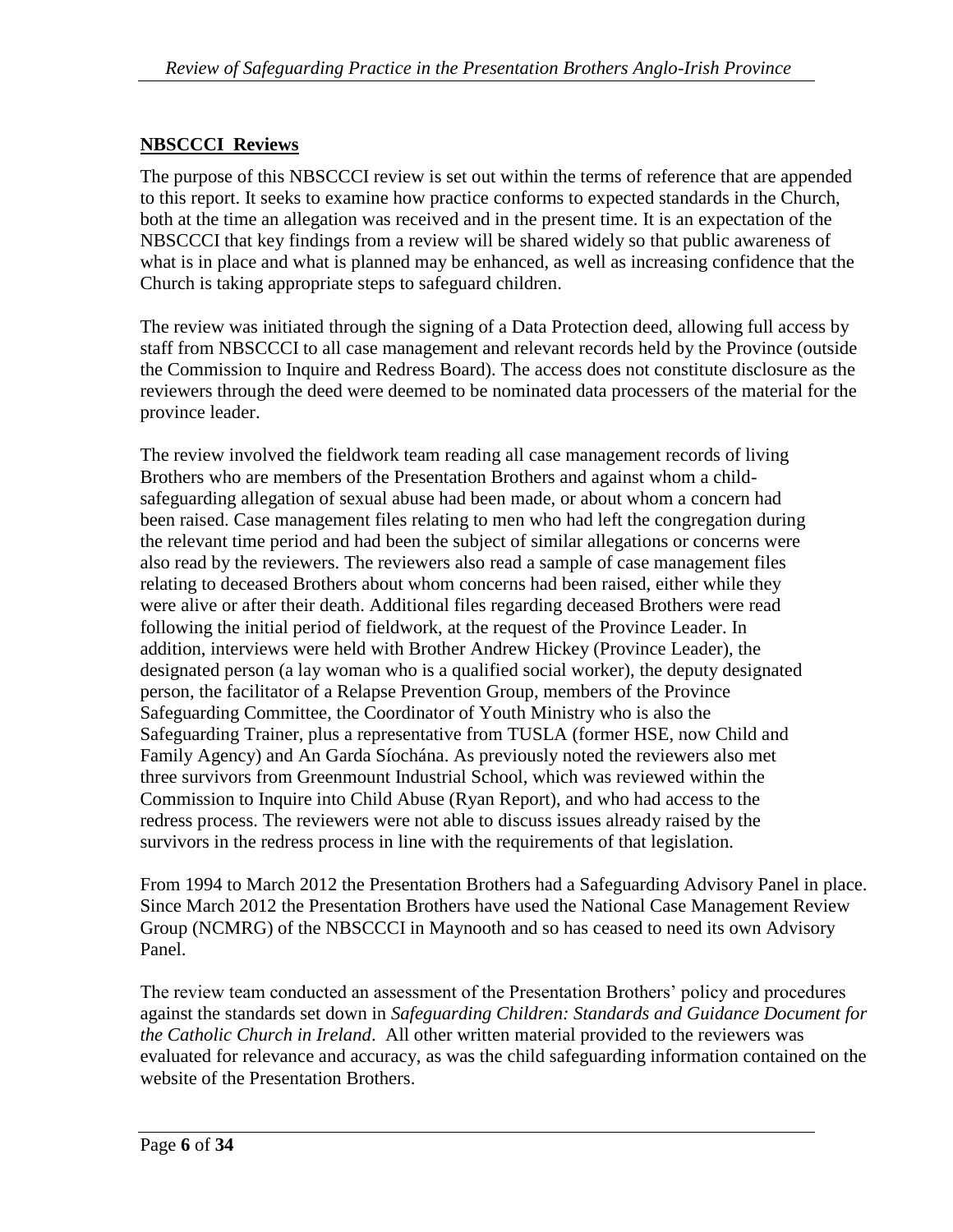Reviews into safeguarding have two objectives, to establish how concerns (complaints, allegations, knowledge, suspicions or concerns) of child sex abuse have been managed in the past and to evaluate the efforts that have been made to create safe environments for children to ensure their current and future safety. In order to achieve these two key objectives the review process employs seven standards outlined within *Safeguarding Children: Standards and Guidance Document for the Catholic Church in Ireland* as an assessment framework. The report below discusses the findings of the reviewers under each standard. Conclusions are drawn regarding both the effectiveness of the Presentation Brothers' policies and practice in the prevention of abuse and the ability of the relevant personnel within the Presentation Brothers' structure in the Anglo-Irish Province to assess and manage risk for children. Recommendations for future practice have been made where it is considered appropriate.

It should be noted that in carrying out this audit the reviewers acknowledge that the NBSCCCI's standards, consisting of seven standards subdivided into forty-eight criteria, is a detailed framework aimed towards shaping the Catholic Church's safeguarding structure primarily in dioceses and the larger congregations. The profile of the Presentation Brothers has changed in recent years. Reduced numbers of applicants in Ireland to join the Brothers coupled with an increasingly older age-profile and only three Brothers in active school ministry with children pose a serious challenge for the province in meeting all standards. The reviewers recognise that the province prepared assiduously and recognises the work put into completing the pre-audit assessment tool. A review of the current safeguarding policy document due in 2014, has also commenced and the interim protocols, developed to date, were made available to the reviewers from this process. The interim protocols clearly will play a significant role in the redrafted 2014 safeguarding documentation but have been regarded as drafts for the purpose of this review as that document is not yet finalised.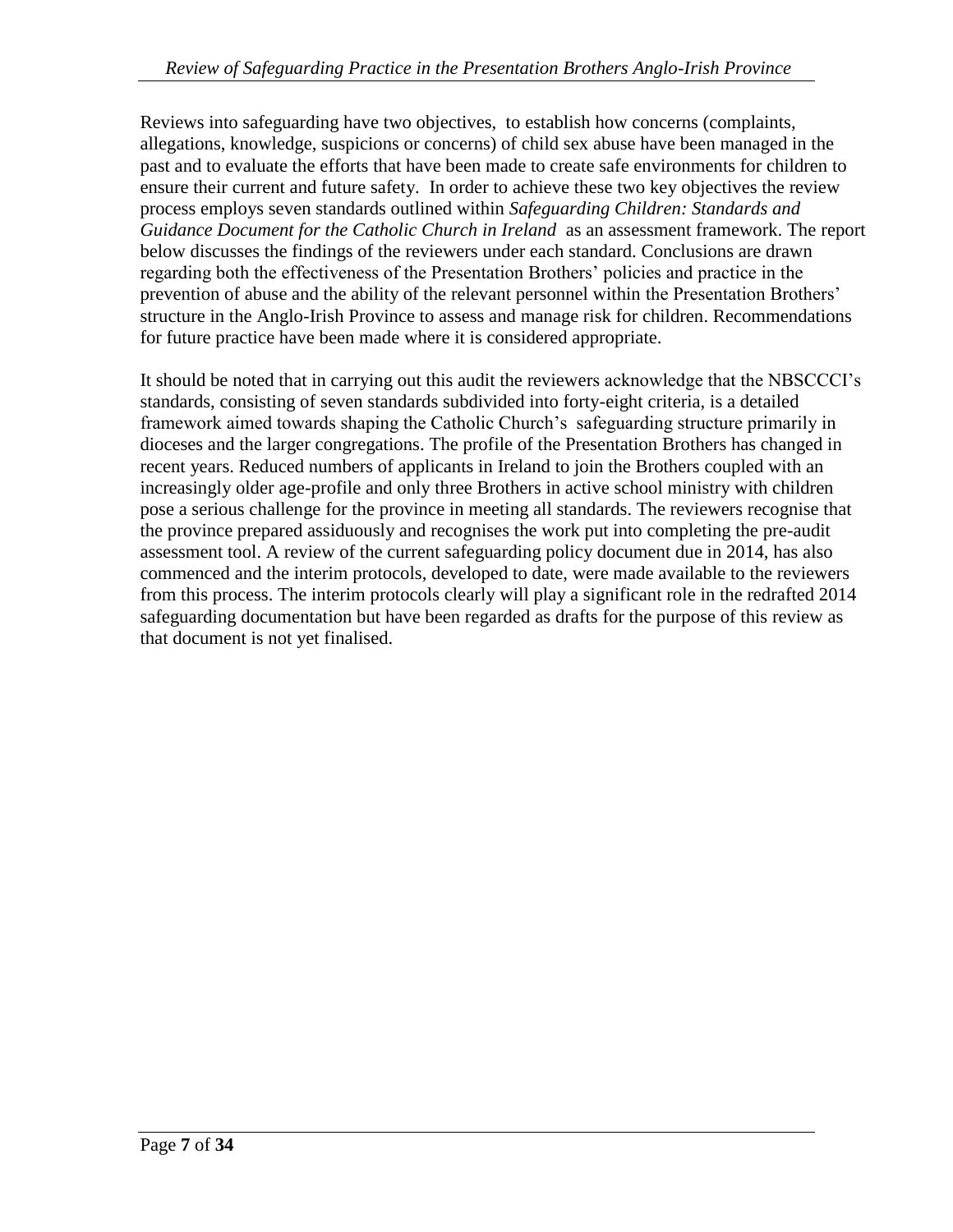### **STANDARDS**

This section provides the findings of the review. The template employed to present the findings are the seven standards, set down and described in the Church guidance, *Safeguarding Children: Standards and Guidance Document for the Catholic Church in Ireland..* This guidance was launched in February 2009 and was endorsed and adopted by all the Church authorities that minister on the island of Ireland, including the Presentation Brothers. The seven standards are:

**Standard 1** A written policy on keeping children safe

**Standard 2** Procedures – how to respond to allegations and suspicions in the Republic of Ireland and Northern Ireland

**Standard 3** Preventing harm to children:

- recruitment and vetting
- running safe activities for children
- codes of behaviour

**Standard 4** Training and education

**Standard 5** Communicating the Church's safeguarding message:

- to children
- to parents and adults
- to other organisations

**Standard 6** Access to advice and support

**Standard 7** Implementing and monitoring the Standards

Each standard contains a list of criteria, which are indicators that help decide whether this standard has been met. The criteria give details of the steps that a Church organisation diocese or religious order - needs to take to meet the standard and ways of providing evidence that the standard has been met.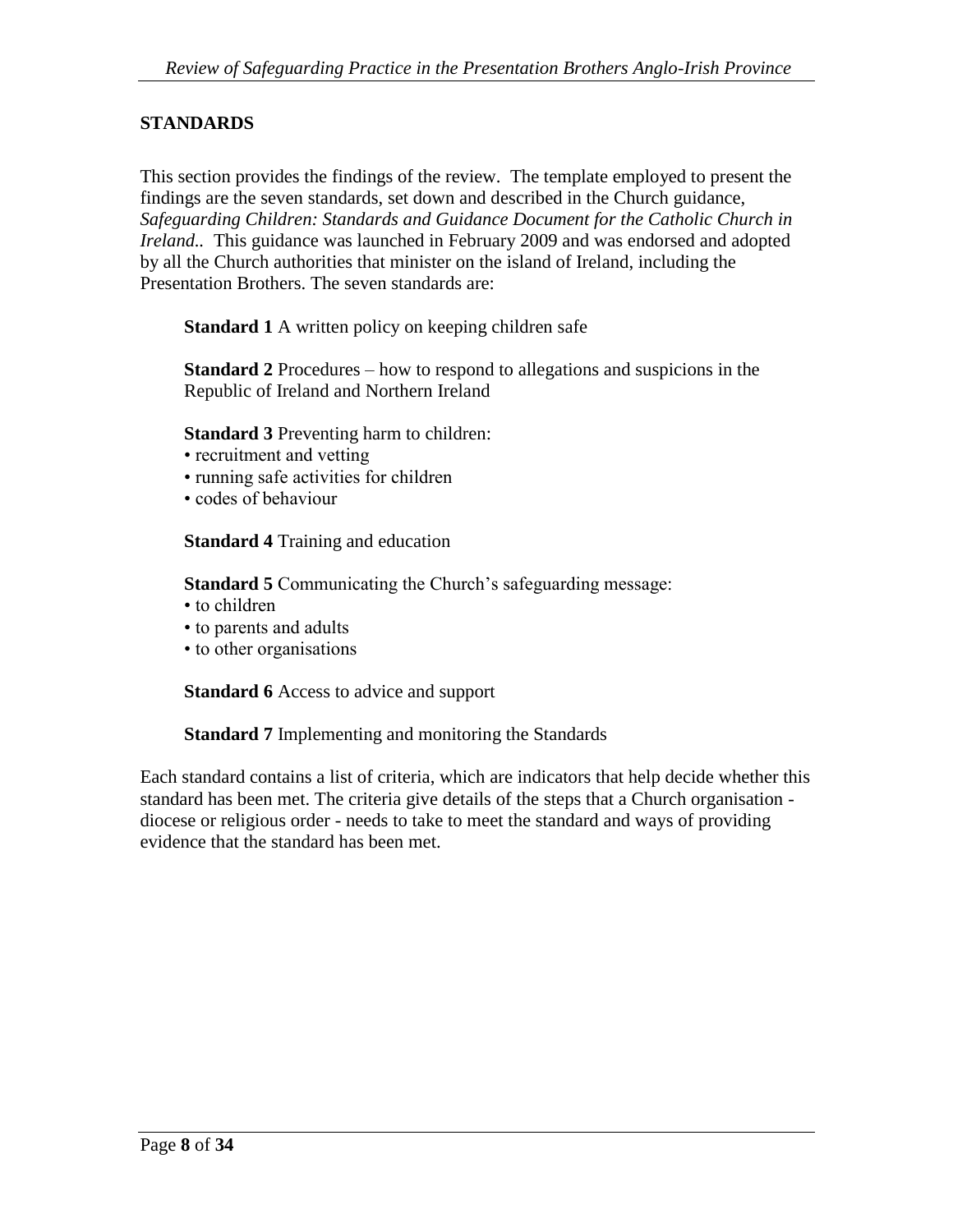#### *A written policy on keeping children safe*

*Each child should be cherished and affirmed as a gift from God with an inherent right to dignity of life and bodily integrity, which shall be respected, nurtured and protected by all.*

Compliance with Standard 1 is only fully achieved when a congregation meets the requirements of all nine criteria against which the standard is measured.

#### **Criteria**

| <b>Number</b> | <b>Criterion</b>                                                  | Met fully or         |
|---------------|-------------------------------------------------------------------|----------------------|
|               |                                                                   | <b>Met partially</b> |
|               |                                                                   | or                   |
|               |                                                                   | Not met              |
| 1.1           | The Church organisation has a child protection policy that is     | Met fully            |
|               | written in a clear and easily understandable way.                 |                      |
| 1.2           | The policy is approved and signed by the relevant leadership      | Met fully            |
|               | body of the Church organisation (e.g. the Bishop of the diocese   |                      |
|               | or provincial of a religious congregation).                       |                      |
| 1.3           | The policy states that all Church personnel are required to       | Met fully            |
|               | comply with it.                                                   |                      |
| 1.4           | The policy is reviewed at regular intervals no more than three    | Met fully            |
|               | years apart and is adapted whenever there are significant         |                      |
|               | changes in the organisation or legislation.                       |                      |
| 1.5           | The policy addresses child protection in the different aspects of | Met fully            |
|               | Church work e.g. within a church building, community work,        |                      |
|               | pilgrimages, trips and holidays.                                  |                      |
| 1.6           | The policy states how those individuals who pose a risk to        | Partially met        |
|               | children are managed.                                             |                      |
| 1.7           | The policy clearly describes the Church's understanding and       | Met fully            |
|               | definitions of abuse.                                             |                      |
| 1.8           | The policy states that all current child protection concerns must | Met fully            |
|               | be fully reported to the civil authorities without delay.         |                      |
| 1.9           | The policy should be created at diocese or congregational level.  | Met fully            |
|               | If a separate policy document at parish or other level is         |                      |
|               | necessary this should be consistent with the diocesan or          |                      |
|               | congregational policy and approved by the relevant diocesan or    |                      |
|               | congregational authority before distribution.                     |                      |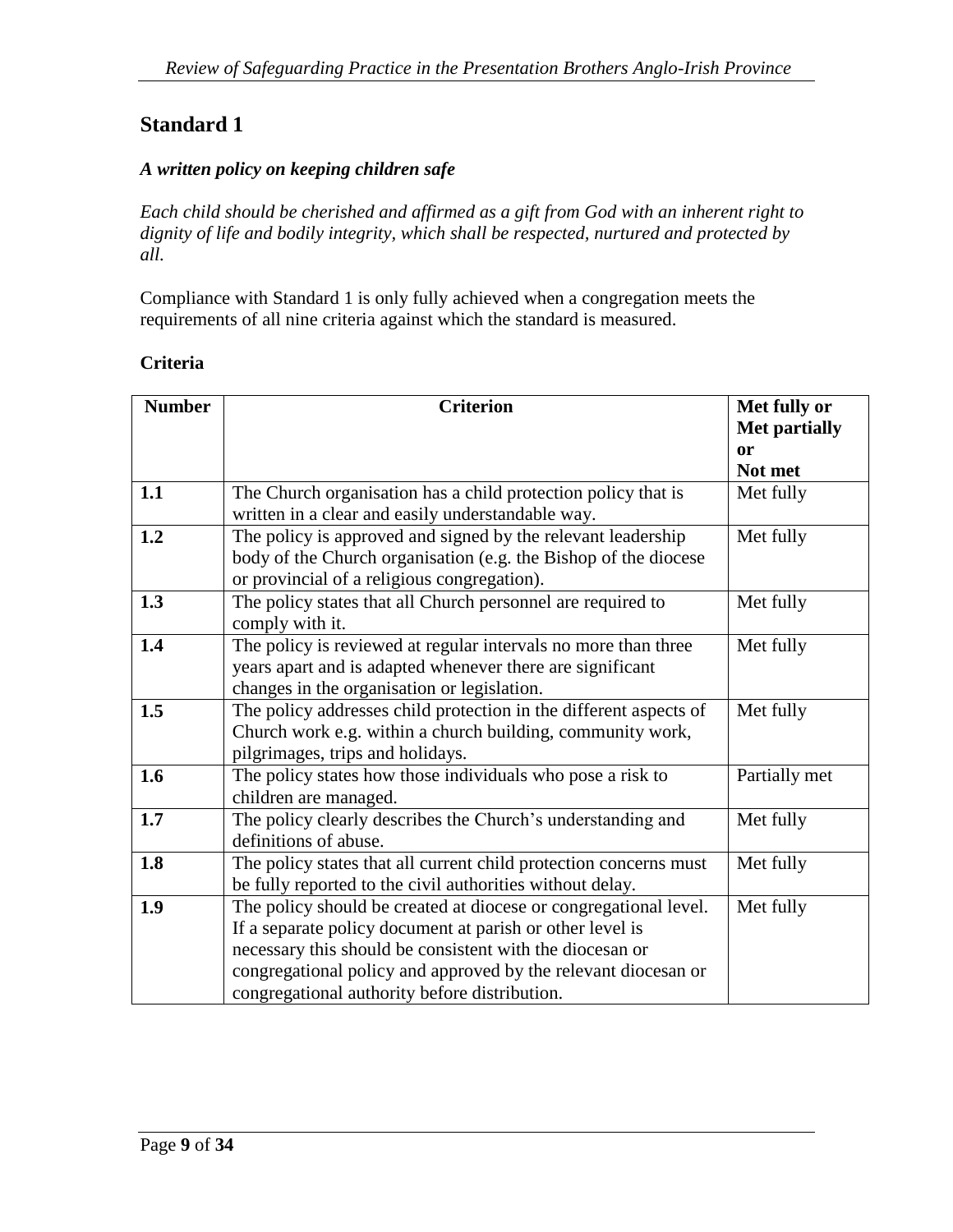The Safeguarding Policy of the Presentation Brothers is titled *Child Safeguarding Protection Policy and Procedures (September 2011)*. It was approved and signed by the province leader on 9/9/2011. The introduction affirms that 'the mission of the Congregation of the Presentation Brothers is Christian formation, primarily of youth and in particular of the poor and disadvantaged'. It quotes also their General Chapter of 2005 in that "the Congregation had committed itself to providing a safe and caring environment to all those in our care and to safeguarding them from abuse of any kind". The introduction also recognises the international nature of the congregation and states "in each country where we have a presence the Congregation is committed to complying with the civil laws concerning child protection and of observing the best professional standards in the safeguarding of children".

The document is well set out and readable. A copy of the document is also available in the safeguarding section of the congregation's website. The reviewers are of the view that Criteria 1.1 and 1.2 are met fully based on an examination of the written documentation.

In addition, Criterion 1.3 is also met fully. (Reference page 2, Paragraph 5 and page 7, Paragraph 3 and 4 of the safeguarding policy). With regard to Criterion 1.4, as previously noted, the policy review due in 2014 has commenced and interim protocols have begun to be produced and will be commented upon as they are relevant within this report. As such Criterion 1.4 is fully met. Criterion 1.5 is also fully met and is supported, in particular within the policy document where the issue of 'guidelines for trips away from home' and 'codes for behaviours' are addressed. (Reference page 37 regarding "Guidelines for trips away from home" and page 34 regarding "Code of Behaviour").

Technically Criterion 1.6 is not properly or explicitly referenced in the Presentation Brothers policy document, however, the reviewers were satisfied that there are good management plans in place and that these are routinely reviewed. For that reason, the reviewers assess that this criterion is partially met. The policy deficit in respect of written plans will be addressed by the province in the revised 2014 safeguarding policy under Interim Protocol 5 " Safety plans/ Agreements/Contracts."

#### **Recommendation 1: The Province Leader should ensure that in the revision of the Presentation Brothers safeguarding policy and procedures explicit reference is made to how individuals who are deemed a risk to children are managed.**

In the view of the reviewers Criterion 1.7 is met fully. (Reference "Definitions of Abuse", Pages 3, 4. Safeguarding Policy); as is Criterion 1.8. (Reference page 8, "Responding to child abuse allegations and suspicions"; Page 9, "Role of the Designated Person"; Page 15, "Referral of disclosures, allegations or suspicions"); and Criterion 1.9 is fully met within the safeguarding policy covering the Anglo Irish Province.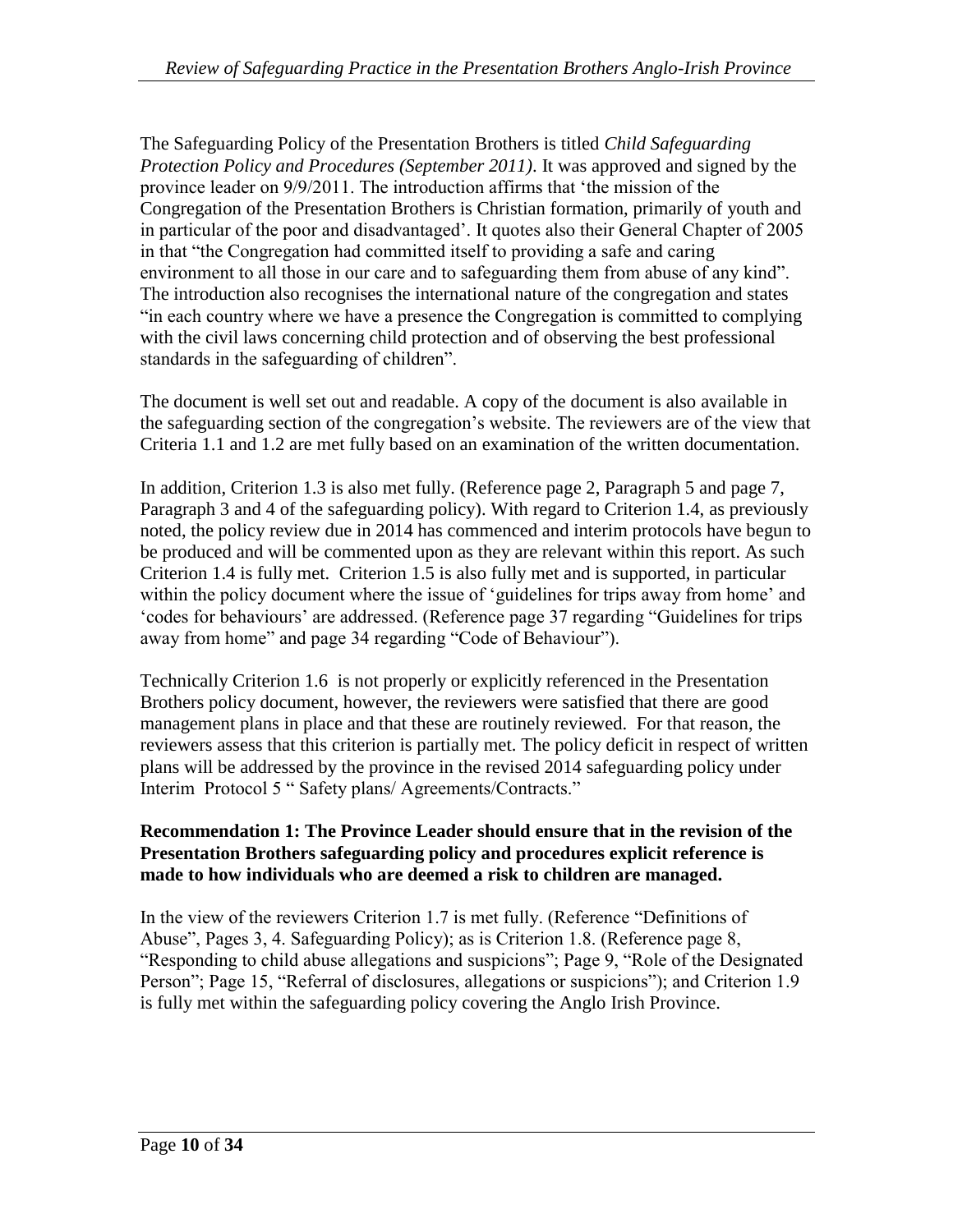#### *Management of allegations*

*Children have a right to be listened to and heard: Church organisations must respond effectively and ensure any allegations and suspicions of abuse are reported both within the Church and to civil authorities.*

Compliance with Standard 2 is only fully achieved when a congregation meets the requirements of all seven criteria against which the standard is measured. **Criteria**

| <b>Number</b> | <b>Criterion</b>                                         | Met fully or     |
|---------------|----------------------------------------------------------|------------------|
|               |                                                          | Met partially or |
|               |                                                          | Not met          |
| 2.1           | There are clear child protection procedures in all       | Met fully        |
|               | Church organisations that provide step-by-step           |                  |
|               | guidance on what action to take if there are             |                  |
|               | allegations or suspicions of abuse of a child (historic  |                  |
|               | or current).                                             |                  |
| 2.2           | The child protection procedures are consistent with      | Met fully        |
|               | legislation on child welfare civil guidance for child    |                  |
|               | protection and written in a clear, easily                |                  |
|               | understandable way.                                      |                  |
| 2.3           | There is a designated officer or officer(s) with a       | Met fully        |
|               | clearly defined role and responsibilities for            |                  |
|               | safeguarding children at diocesan or congregational      |                  |
|               | level.                                                   |                  |
| 2.4           | There is a process for recording incidents, allegations  | Met fully        |
|               | and suspicions and referrals. These will be stored       |                  |
|               | securely, so that confidential information is protected  |                  |
|               | and complies with relevant legislation.                  |                  |
| 2.5           | There is a process for dealing with complaints made      | Met partially    |
|               | by adults and children about unacceptable behaviour      |                  |
|               | towards children, with clear timescales for resolving    |                  |
|               | the complaint.                                           |                  |
| 2.6           | There is guidance on confidentiality and information-    | Met fully        |
|               | sharing which makes clear that the protection of the     |                  |
|               | child is the most important consideration. The Seal of   |                  |
|               | Confession is absolute.                                  |                  |
| 2.7           | The procedures include contact details for local child   | Met partially    |
|               | protection services e.g. (Republic of Ireland) the local |                  |
|               | Health Service Executive and An Garda Síochána;          |                  |
|               | (Northern Ireland) the local health and social services  |                  |
|               | trust and the PSNI.                                      |                  |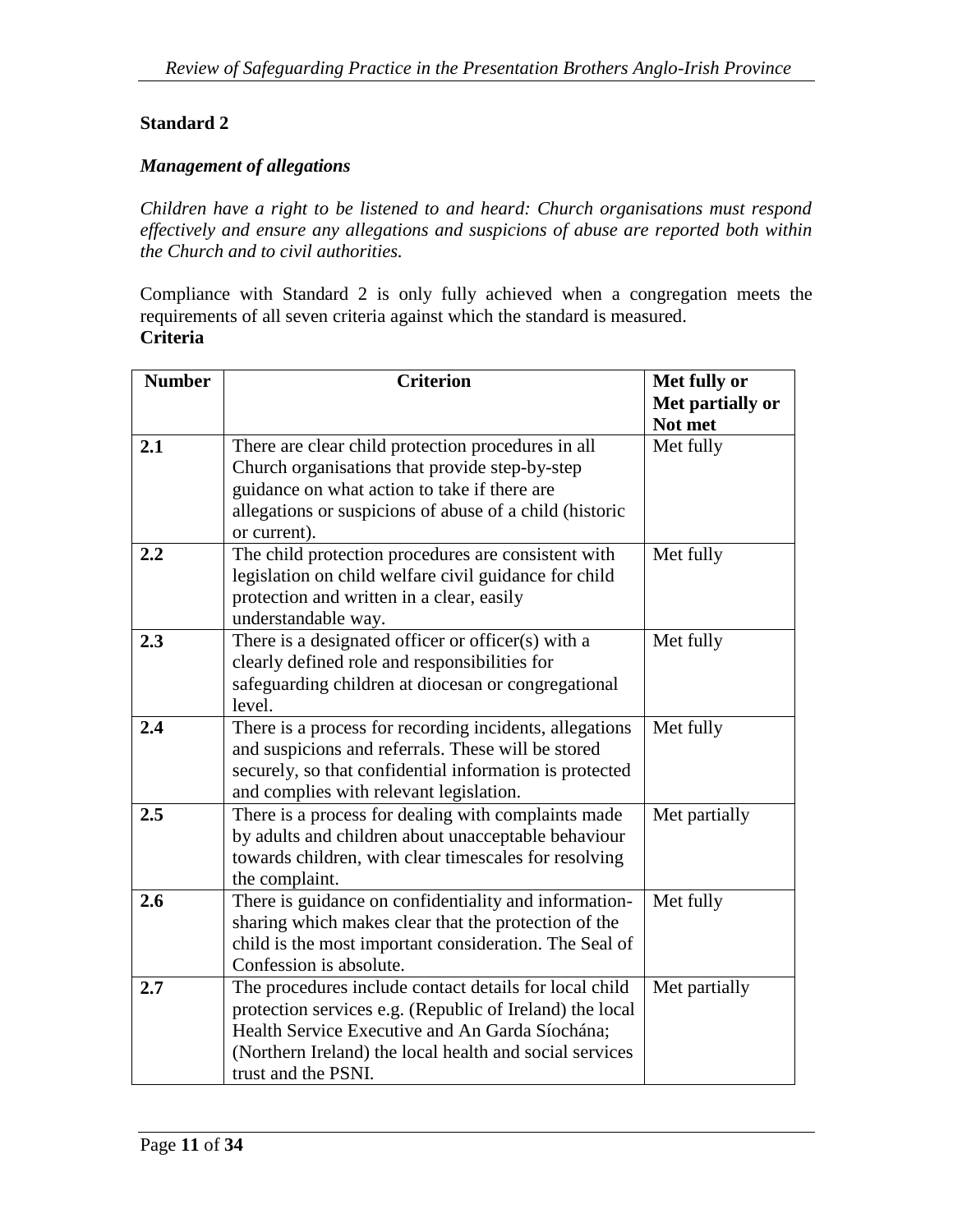Standard 2 concerns the management of allegations/concerns and how appropriately these have been responded to by the Presentation Brothers. It is important to have clarity in the written guidance but equally important for the practice to adhere to the written guidance. In terms of written guidance, Criterion 2.1 is fully met. The guidance document contains a flow chart which sets out how allegations are managed within the Presentation Brothers. The only additional requirement to the existing 'Responding to child abuse allegations and suspicions' flow chart is for the details of the civil authorities in Northern Ireland to be added in. The Presentation Brothers have worked within both jurisdictions in the island of Ireland and therefore it is important that all civil authorities are referenced in their documentation. This has already been noted in the ongoing review of policy and procedures by the province and is being rectified in the revision of their policy and procedures document.

Criterion 2.2 is fully met. It has already been stated that the existing policy document is clear and easy to read. It was approved by the NBSCCCI in 2011. The province leader advised the reviewers that the policy review which is in process will also take on board the implications of *Children First (2011*) and any other legislative changes during the course of the revision. It will also take into consideration any recommendations made by this review.

Criterion 2.3 is fully met and the role of the designated person is set out clearly in the existing policy document. In reviewing this section the reviewers feel that there should be clarity around the role and functions of the deputy designated person in any future version of the policy. The present deputy designated person was previously the designated person from 2005 to 2011. He also leads on some aspects of victim support work and is a religious advisor/supervisor; he is also a member of the Province Leadership Team. This Brother's commitment to the safeguarding process and his experiences to date continues to make him a vital person within the safeguarding structure. The reviewers recognise that within a small province it may be difficult to separate roles and identify appropriate personnel to fill those roles. However it is our belief that the province would benefit from clarity of roles and functions for this person and other key post holders within the structure.

#### **Recommendation 2: The Province Leadership Team should review the current role descriptions for the designated person, the deputy designated person, victim support personnel and other relevant personnel within the safeguarding structure.**

Criterion 2.4 is met fully. The case files, when created, are kept in a secure cabinet. There is a clear process in place for recording incidents and for the management of allegations. Standard forms are appropriately used. However, in practice the case files when reviewed, do not always contain full information. This is because the province leader, who can also receive information relating to concerns, is not on the same site as the management files. This, therefore, presents logistical challenges in terms of ensuring that the case file contains all information at any one point in time. It is essential for the management of cases that one set of records relating to case management is maintained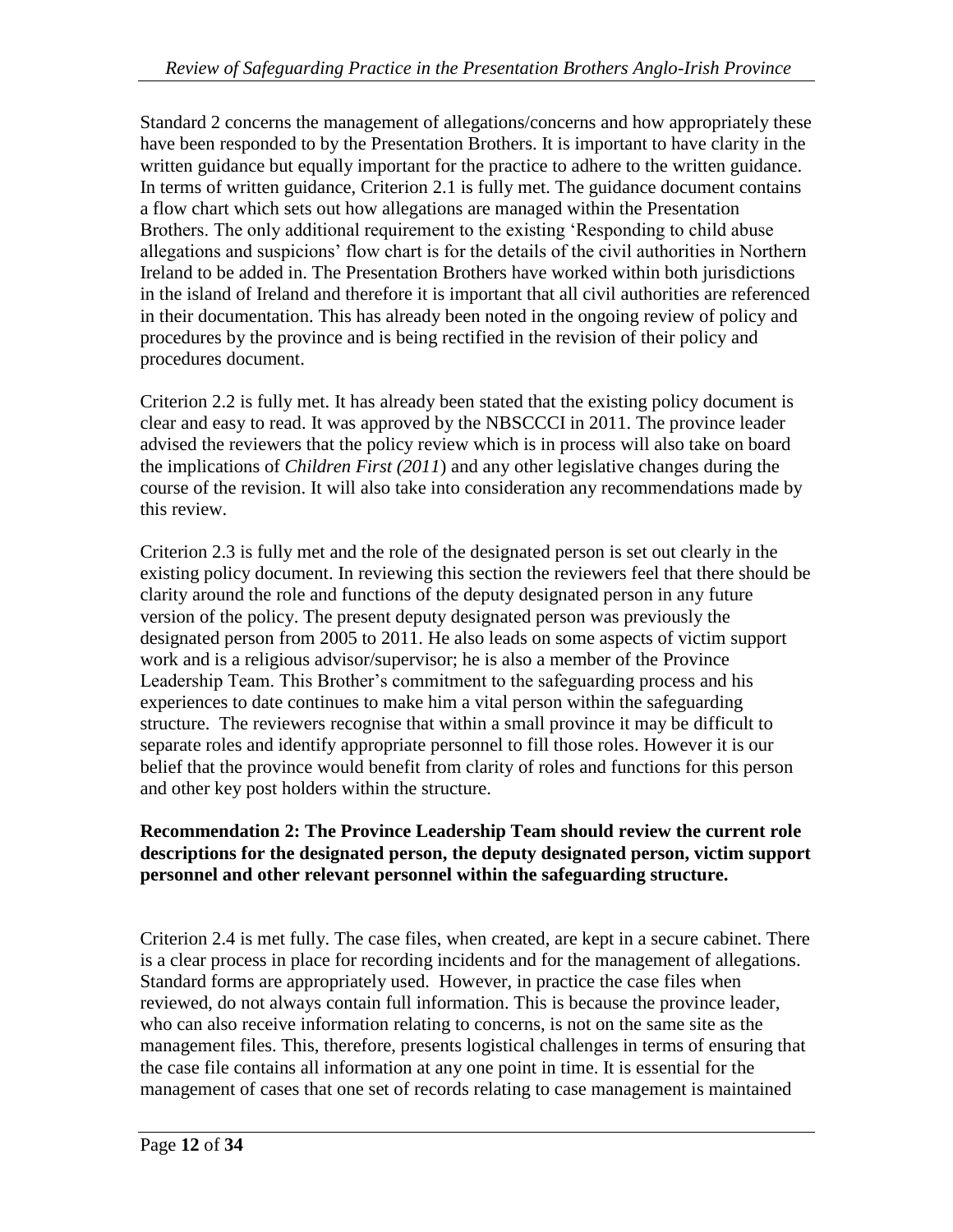on each accused Brother. It should be the responsibility of the designated person to create and maintain the case file and ensure that records from any other person are placed in the file. The reviewers were advised that an Interim Protocol, 'Access to safeguarding files' is in draft format. The reviewers would suggest that this protocol provides absolute clarity around the creation, management and storage of, and access to, records; the reviewers further advise that there should be a quarterly review of the master files to ensure that all key information is on file.

#### **Recommendation 3: The Province Leader in consultation with the designated person must develop a clear protocol around the creation and maintenance of case records. In addition the master files should be reviewed a minimum of every quarter to ensure full information is on the case management file.**

Criterion 2.5 is met partially. Reviewers found that the current policy document does not deal specifically with complaints relating to unacceptable behaviour towards children which is not an allegation of child abuse. The reviewers note that Interim Protocol 6 will correct this deficit and that the final revision will contain a Complaints and Whistleblowing policy of the Presentation Brothers.

#### **Recommendation 4: That the Province Leader ensures that the revised policy document should include the Interim Protocol on complaints and whistle-blowing procedures.**

Criterion 2.6 is met fully. (Reference page 12, "Receiving allegations and disclosures of abuse" and page 15, "Referral of disclosures, allegations and suspicions". Safeguarding Policy).

Criterion 2.7 is met partially as the contact details for Northern Ireland civil authorities do not appear consistently throughout the documentation. The province leader has confirmed that this omission will be addressed in the 2014 revision of the documentation in respect of safeguarding by the province.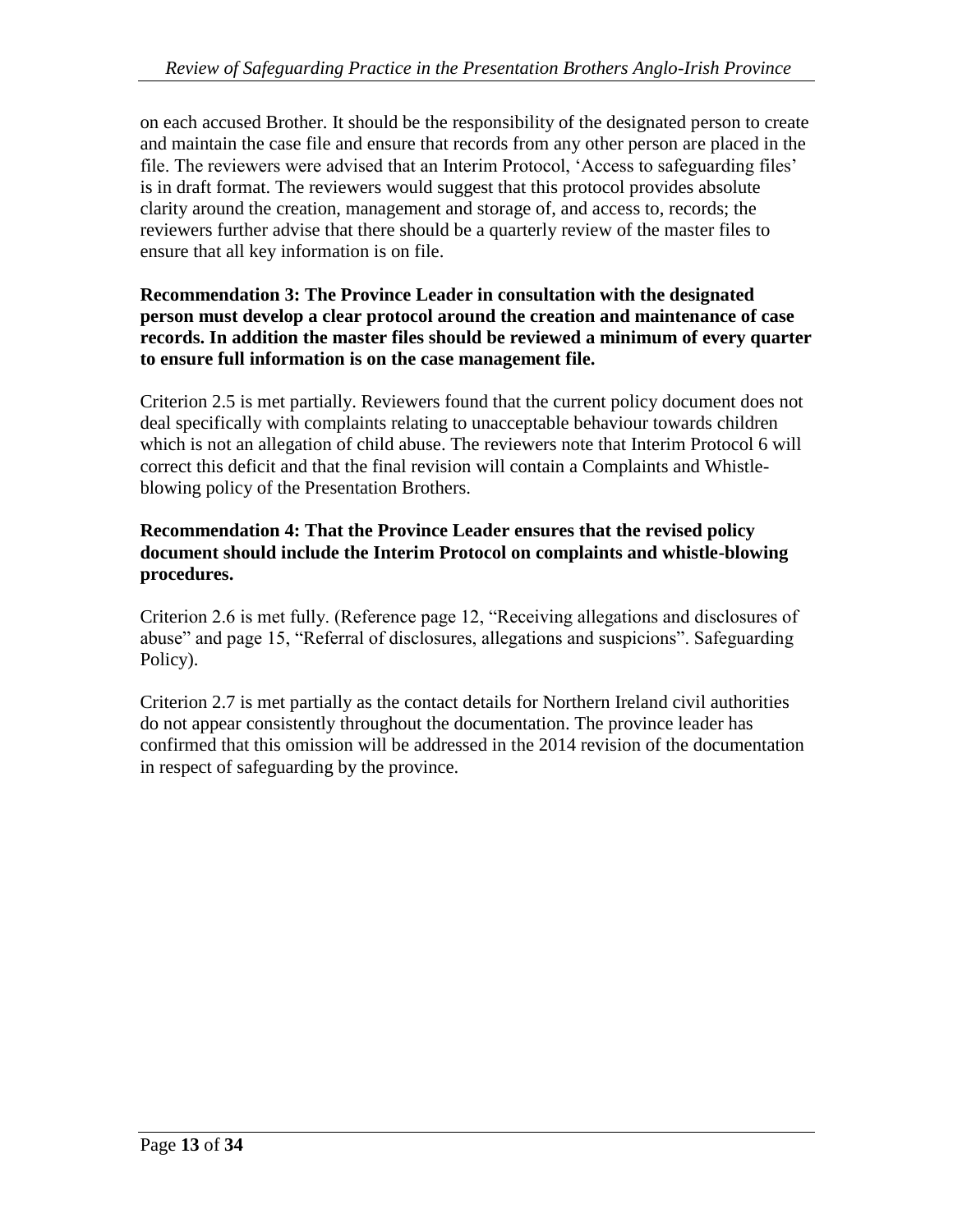### **Table 1**

### **Incidence of Safeguarding allegations received within the religious congregation against Presentation Brothers from 1st January 1975 up to the time of this review.**

| $\mathbf{1}$   | Number of Brothers against whom allegations have been                           |                |
|----------------|---------------------------------------------------------------------------------|----------------|
|                | made since the $1st$ January 1975 up to the date                                | 28*            |
|                | of the Review                                                                   |                |
| $\overline{2}$ | Total number of allegations received by the                                     | 54             |
|                | Congregation since $1st$ January 1975                                           |                |
| 3              | Number of allegations reported to An Garda Síochána/PSNI                        |                |
|                | involving Brothers of the Congregation                                          | 54             |
|                | since $1st$ January, 1975                                                       |                |
| $\overline{4}$ | Number of allegations reported to the HSC/HSE                                   |                |
|                | (or the Health Boards which preceded the setting                                | 54             |
|                | up of the HSE) involving priests of the Congregation since $1st$ y Jan<br>1975: |                |
| 5              |                                                                                 |                |
|                | Number of Brothers (still members of the Congregation)                          | 7              |
|                | against whom an allegation was made and who                                     |                |
| 6              | were living at the date of the Review                                           |                |
|                | Number of Brothers against whom an allegation was made<br>and who are deceased  | 16             |
|                |                                                                                 |                |
| $\overline{7}$ | Number of Brothers against whom an allegation was made                          |                |
|                | and who are in ministry                                                         | 1              |
| 8              | Number of Brothers against whom an allegation was made                          |                |
|                | and who are 'Out of ministry, but are still members of                          | $\overline{2}$ |
|                | the Congregation                                                                |                |
| 9              | Number of Brothers against whom an allegation was made                          | $\overline{4}$ |
|                | and who are retired                                                             |                |
| 10             | Number of Brothers against whom an allegation was made                          |                |
|                | and who have left the Congregation                                              | $\overline{4}$ |
| 11             | Number of Brothers of the Congregation who have                                 |                |
|                | been convicted of having committed an offence                                   | $\theta$       |
|                | or offences against a child or young person                                     |                |
|                | since the 1 <sup>st</sup> January 1975                                          |                |

*\* Includes one unnamed Brother*

*Footnote*: The term allegation in this table includes complaints and expressions of concern.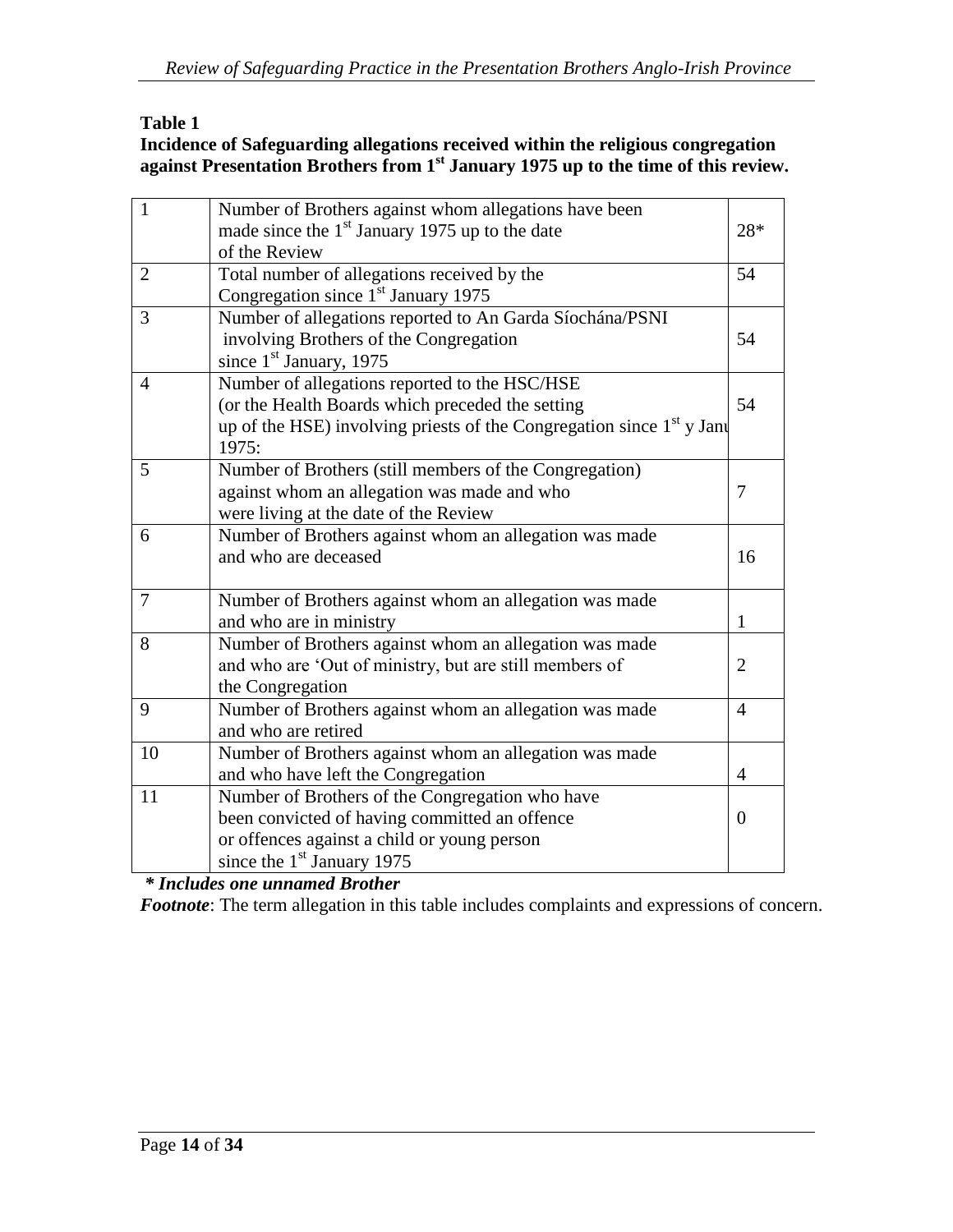### **Table 1 Analysis**

The management of child abuse allegations in the Presentation Brothers is undertaken by the designated person, supported by the deputy designated person. The designated person reports to the province leader.

In each community there are safeguarding representatives who are members of the province Safeguarding Committee. The Safeguarding Committee is responsible for the coordination of the safeguarding practices in the Anglo–Irish Province of the Presentation Brothers and for monitoring compliance. In particular the safeguarding policy document is subject to annual review in this forum. Neither the safeguarding representatives nor the Safeguarding Committee have any role in the management of abuse allegations, however the safeguarding representatives do have a role in monitoring Brothers who are the subject of a safety plan.

Advice on case management, when required, is sought from the National Case Management Reference Group (NCMRG) under the auspices of the NBSCCCI.

The information supplied in Table 1, records a total of 54 allegations of suspected child sex abuse received by the Presentation Brothers from 1/1/1975 to the date of this review (January 2014). These 54 allegations were made in respect of 28 Presentation Brothers. The time period covered by the alleged abuse is from the 1940s to approximately 2001. The majority of the allegations relate to incidents of abuse having taken place in schools in Ireland. In the time period under review there have been no convictions as a result of child sex abuse allegations against Presentation Brothers.

As previously noted, in the past, allegations were not passed on to the civil authorities promptly. In some cases the reviewers noted reasonable explanations for some delay. However, as previously noted, the narrative and chronology on some files was not sufficiently complete to clarify the reviewers concerns regarding other delays. There were delays of months in the case of An Garda Síochána or years, in the case of the HSE. The Presentation Brothers operated under the protocol documented in the 1996 "Green Book" ("Child Sexual Abuse: Framework for a Church Response") which stated that, in reporting to one agency, that agency would inform the other relevant civil authority. This in fact did not happen, thus accounting for the delay of years in informing the HSE. Since 2011 both civil authorities have been notified within days of the province being made aware of an allegation in respect of a Brother. The reviewers note that not all cases against deceased brothers or lay teachers had been notified to the civil authorities until, in examining their files during the fieldwork period for this review, the Brothers reported information contained in three additional files to the authorities.

**Recommendation 5: That the Province Leader ensures that all allegations which meet the threshold of notification are reported to the civil authorities and the NBSCCCI without delay.**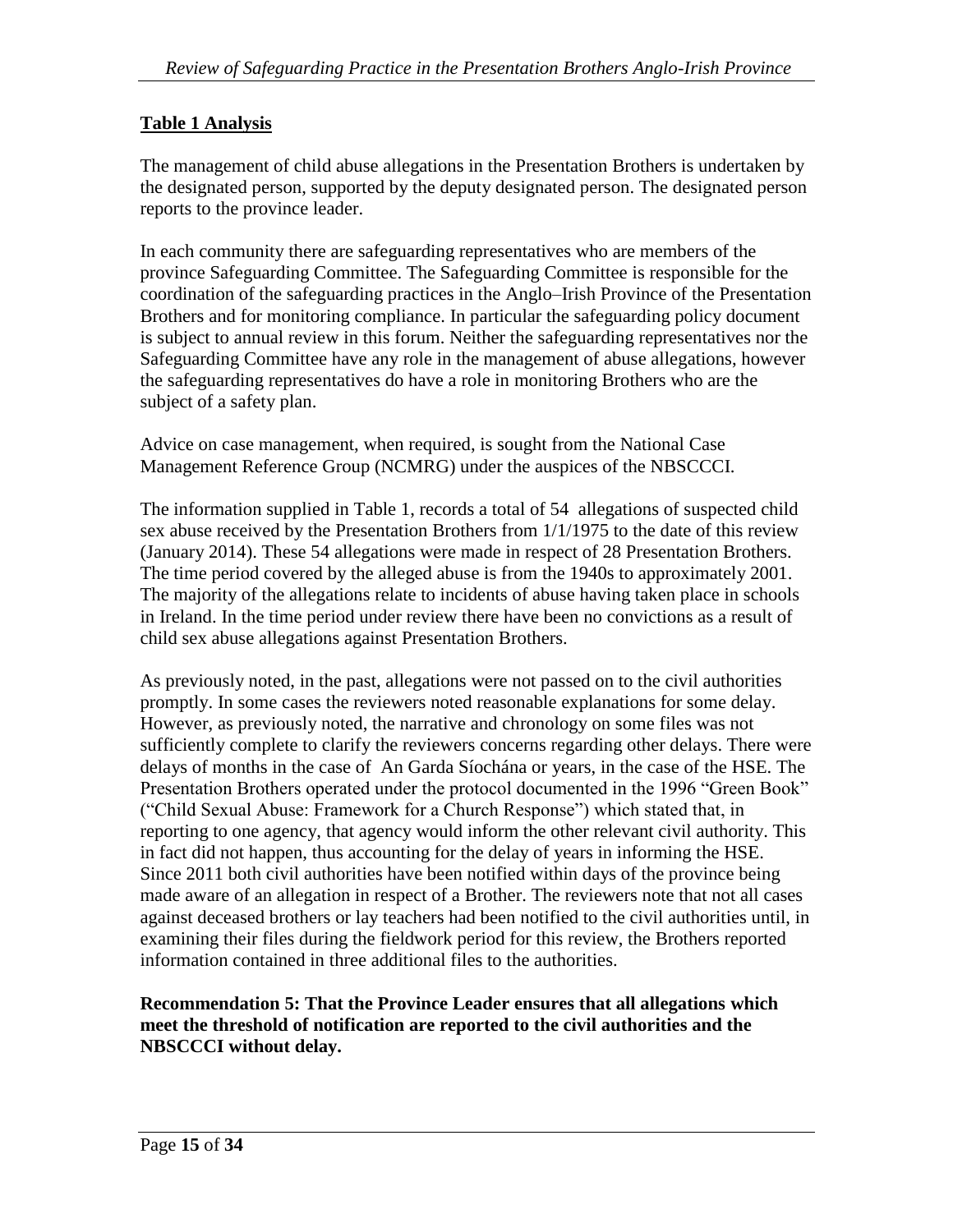#### **Recommendation 6: The designated person must ensure that full records, including relevant copies of notification and key information are held on the case file. The records should also follow the NBSCCCI's case file template.**

Of the 28 Brothers who have been subject to child sex abuse allegations, 16 are deceased and 4 have left the Congregation. Of the 8 remaining Brothers; 2 are out of ministry, 4 are retired, 1 is unnamed and 1 has subsequently returned to ministry following advice which was sought and given from the NCMRG following an independent risk assessment which assessed that he did not present a risk to children.

The reviewers read the files in respect of the 7 living Brothers and the 4 who left the congregation. With regard to the deceased Brothers, who had been subject to sexual abuse allegations, a random sample of 9 files were read by reviewers.

3 of the 7 living Brothers are subject to strict management plans and reside in community residences. 2 out of the 3 have been independently risk assessed and received therapy as part of the province's response to the allegations and as part of a process of ensuring that they lead risk free lives, in the interests of safeguarding children. The third accused Brother has only recently been the subject of child abuse allegations and investigations are at an early stage. 6 of the 7 living Brothers remain out of ministry or are retired. The seventh as already stated has been returned to ministry.

In the case of all Brothers who are the subject of a safety plan, information is shared with the safeguarding representative in each community. The safeguarding representatives met by the reviewers were clear that the onsite monitoring and assistance with these plans was a vital part of their safeguarding function.

Each accused Brother has an advisor who offers support as part of the requirements of the protection plan. The reviewers noted a record of these advisor contacts in one case, but not in the others. As already stated good case management records are essential and while it is the responsibility of the designated person to compile the case file, all records from other members of the case management team must ensure that their contacts are recorded and placed on the case file.

Of the 4 living former bothers who have left the Congregation, notifications were made to the civil authorities in respect of allegations relating to them. In respect of 3 of the 4 individuals there was delay in notifying the civil authorities. A recommendation has already been made in respect of these notifications being made without delay. It is particularly important that there is no delay in relation to reporting allegations against former Brothers as their contact with children may not be known and cannot be controlled in the same way as Brothers within the province.

There was one case which involved a former Brother who had moved to another religious order and where an allegation was not made known to the Presentation Brothers, by HSE. The Presentation Brothers had reported another allegation to the civil authorities and the man's Order on receipt of an allegation in November 2013; a review of additional files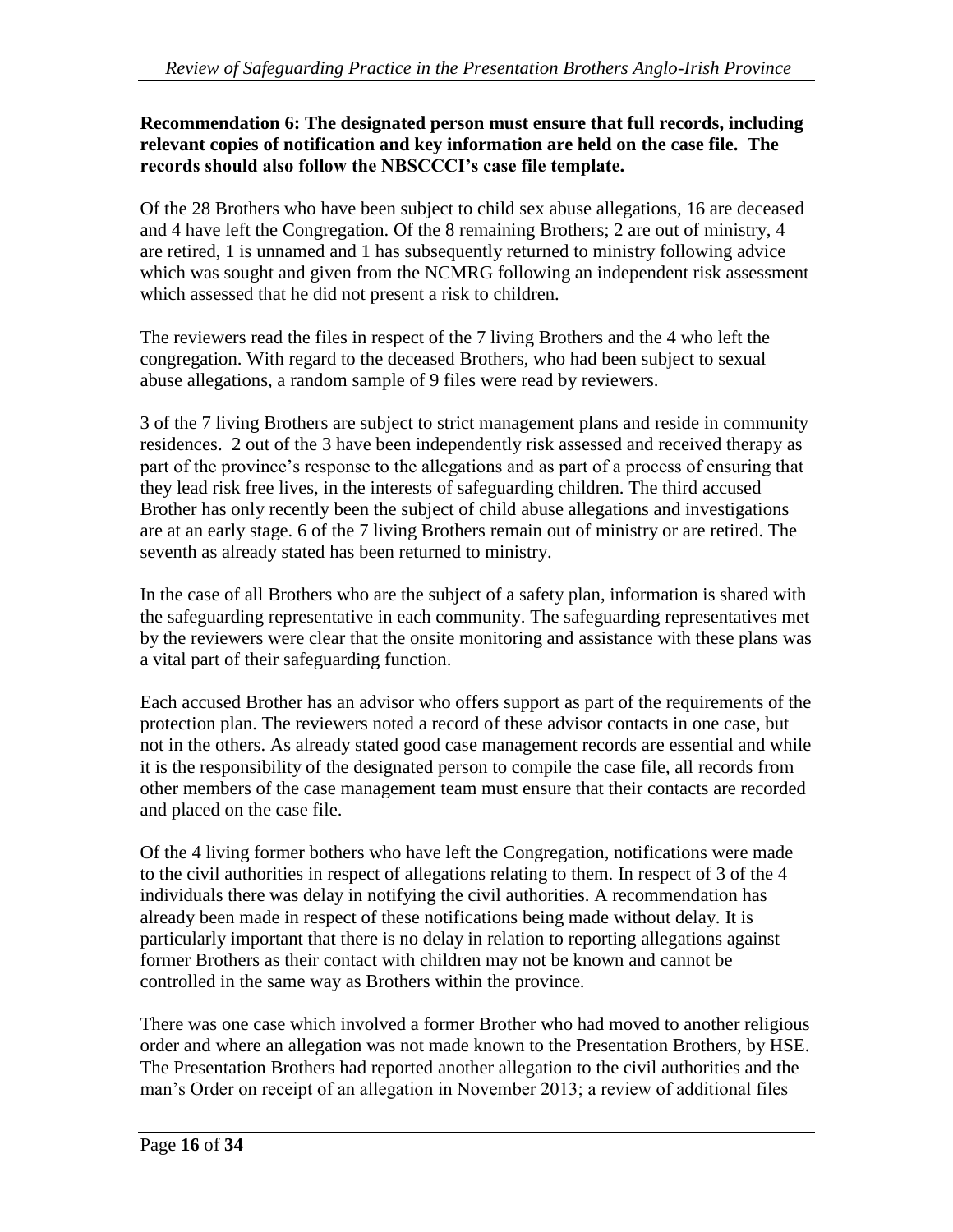found two further concerns against the same former Brother, bringing the total number of allegations against him to four. While the management of risks now lies with the second religious order, it is clear that there was poor exchange of information between the HSE and the order and vice versa. It is critical in the assessment and management of risk that all known allegations are shared with the appropriate authorities.

During the review period, within an examination of additional files, there was particular reference to Brothers against whom there were physical abuse allegations. The current province leader was concerned about these cases, as upon his reading there were also concerns of a sexual nature, thus he invited the reviewers back to read these files.

The files related to abuse alleged by three men. In the first case the complainant alleged abuse by 8 Brothers (6 were deceased and 2 alive at the time of the initial complaint one of whom is a former Brother) and 3 lay teachers. The complainant then added another Brother but withdrew that allegation. Some of these complaints related to physical abuse but in some instances allegations of sexual abuse were also made. The final allegation in relation to sexual abuse was against 5 deceased Brothers and 1 deceased lay person. There are no recorded cases of sexual abuse against the living Brother. At the time, the former province leader made a general report to the HSE, but there is no record of notification to An Garda Síochána. A financial settlement was made. It was only at the point of this review, and further clarity being brought in relation to the allegations of sexual abuse that An Garda Síochána and TUSLA (former HSE) have officially been notified of all allegations.

In the second case another complainant made an allegation of physical abuse against a deceased Brother and an allegation of sexual abuse against a lay teacher. As above there was a financial settlement made by a previous provincial leadership team, without formal notification to the civil authorities. This has now been rectified by the current province leader and both An Garda Síochána and TUSLA have been notified.

There was a third case whereby a complainant sent an email to various institutions about abuse in the Church and followed it with an email to a school, in which he named 'offenders he could remember'. Within this he named 2 living Brothers and a former Brother. The Presentation Brothers contacted this complainant to obtain more information but he did not respond to their efforts to contact them.

There is considerable evidence in research and practice which highlights the importance of information sharing so as to prevent harm to children. The reviewers consider that the Presentation Brothers should establish regular three way meetings with the police and social services agencies so that information can be shared appropriately and avoid any confusion around what is reportable in the future.

Of the living former Brothers, another had been risk assessed and received therapy prior to leaving as the allegations were received before he left the congregation. This former Brother continued to attend a Relapse Prevention Group for a period. In the case of the other three former Brothers they had already left the congregation when the allegations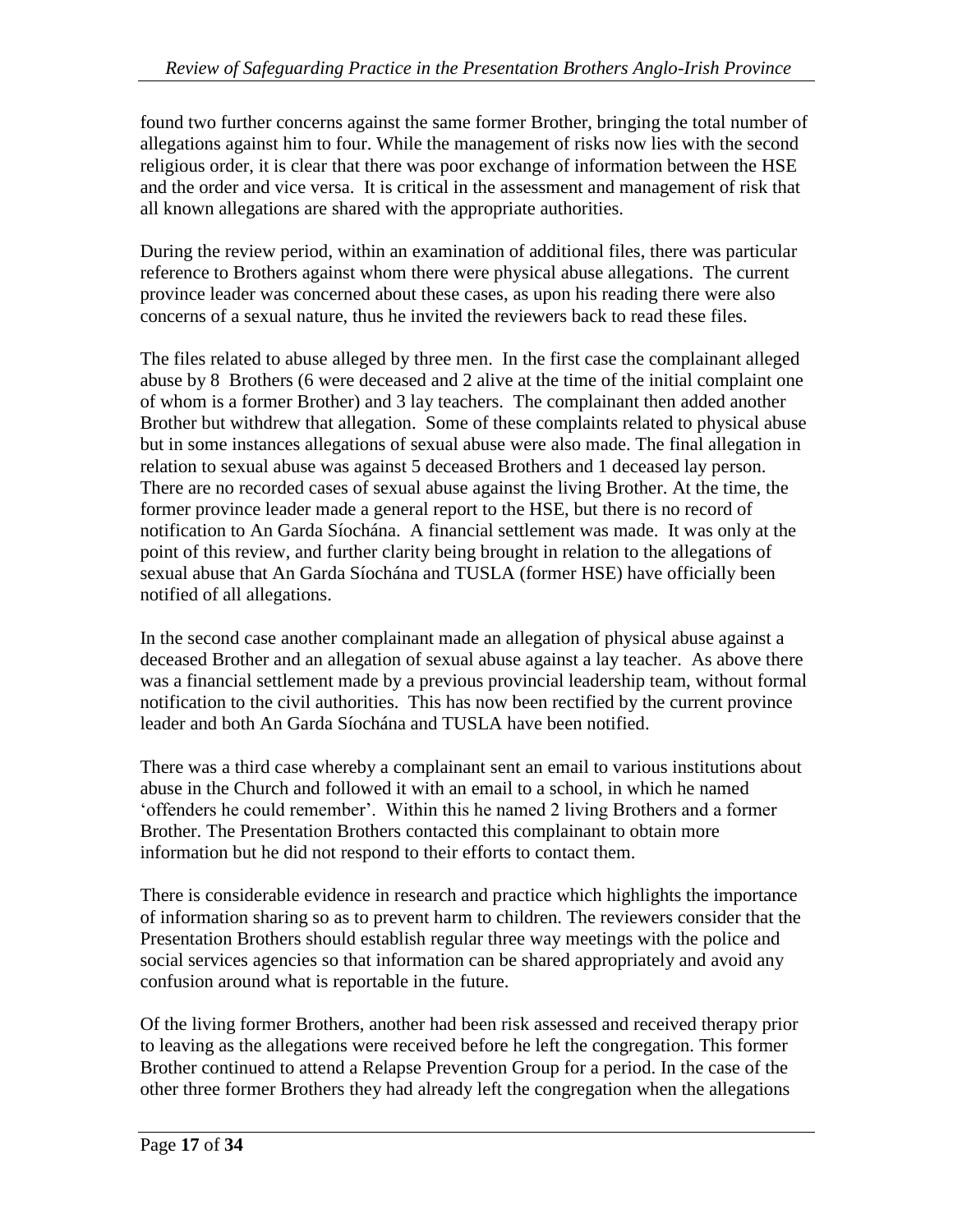were received. Unfortunately the records in all cases of former Brothers do not contain up to date information relating to their current circumstances, this is because the congregation has no right to information held by the HSC in Northern Ireland, or the former HSE, now TUSLA, the Child and Family agency in ROI. However the reviewers would encourage the Province Leader to write to those agencies if he is concerned about safeguarding of children and to seek to ascertain if the civil authorities have carried out risk assessments in respect of any former Brothers and on any current risk they may present to children.

To ensure effective and efficient communication between the relevant parties in this safeguarding process, the following recommendation is made.

#### **Recommendation 7: That on a regular basis the province leadership should meet the TUSLA liaison officer and the Garda liaison officer; the HSC and the PSNI to ensure full exchange of relevant information and communication necessary to safeguard children and manage risk.**

Significant work has taken place to standardise the file formats and they are generally legible and well structured. The files could be enhanced further, as already noted, if there was greater detail in relation to the work of the advisor on file and details of contacts with complainants and any support they have been offered.

The reviewers commend the risk management assessments and the written plans evident on files.

In conclusion the reviewers are satisfied that the Presentation Brothers now understand their obligations to report and respond to allegations of abuse, whilst acknowledging previous delays. It is important that those in leadership are confident that all matters have been properly addressed, therefore it is critical that upon taking office they review all case management records to assure themselves that all allegations have been reported and to be aware of any risk presented by living Brothers so that these can be addressed.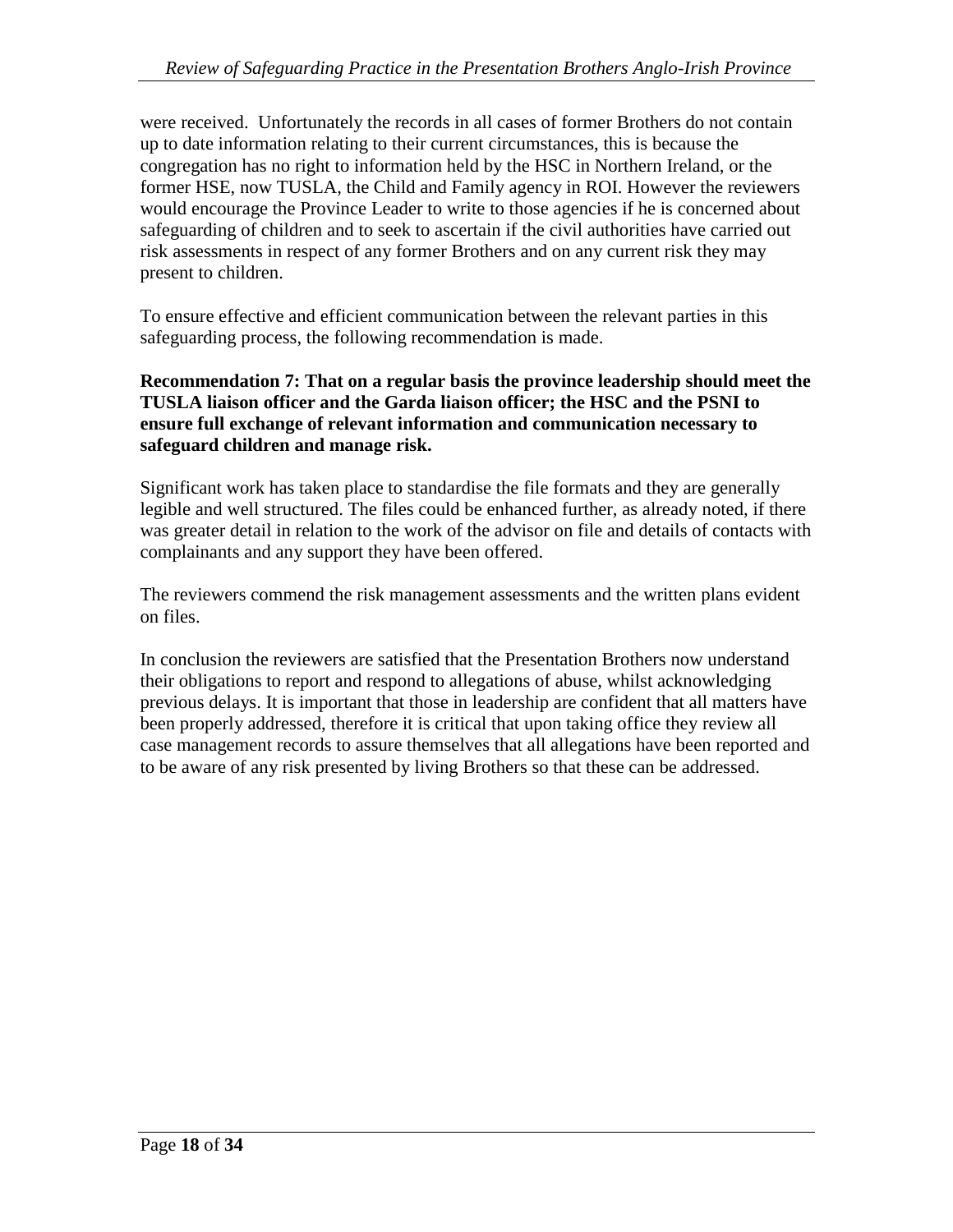#### *Preventing Harm to Children*

*This standard requires that all procedures and practices relating to creating a safe environment for children be in place and effectively implemented. These include having safe recruitment and vetting practices in place, having clear codes of behaviour for adults who work with children and by operating safe activities for children.*

Compliance with Standard 3 is only fully achieved when a congregation meets the requirements of all twelve criteria against which the standard is measured. These criteria are grouped into three areas, safe recruitment and vetting, codes of behaviour and operating safe activities for children.

#### **Criteria – safe recruitment and vetting**

| <b>Number</b> | <b>Criterion</b>                                                                                                                                                                                                                                                                                              | Met fully or<br>Met partially or |
|---------------|---------------------------------------------------------------------------------------------------------------------------------------------------------------------------------------------------------------------------------------------------------------------------------------------------------------|----------------------------------|
|               |                                                                                                                                                                                                                                                                                                               | Not met                          |
| 3.1           | There are policies and procedures for recruiting<br>Church personnel and assessing their suitability to<br>work with children.                                                                                                                                                                                | Met fully                        |
| 3.2           | The safe recruitment and vetting policy is in line with<br>best practice guidance.                                                                                                                                                                                                                            | Met fully                        |
| 3.3           | All those who have the opportunity for regular<br>contact with children, or who are in positions of trust,<br>complete a form declaring any previous court<br>convictions and undergo other checks as required by<br>legislation and guidance and this information is then<br>properly assessed and recorded. | Met fully                        |

#### **Criteria – Codes of behaviour**

| <b>Number</b> | <b>Criterion</b>                                                                                                                                                                                                                        | Met fully or<br>Met partially or<br>Not met |
|---------------|-----------------------------------------------------------------------------------------------------------------------------------------------------------------------------------------------------------------------------------------|---------------------------------------------|
| 3.4           | The Church organisation provides guidance on<br>appropriate/ expected standards of behaviour of,<br>adults towards children.                                                                                                            | Met fully                                   |
| 3.5           | There is guidance on expected and acceptable<br>behaviour of children towards other children (anti-<br>bullying policy).                                                                                                                | Met fully                                   |
| 3.6           | There are clear ways in which Church personnel can<br>raise allegations and suspicions about unacceptable<br>behaviour towards children by other Church<br>personnel or volunteers ('whistle-blowing'),<br>confidentially if necessary. | Met partially                               |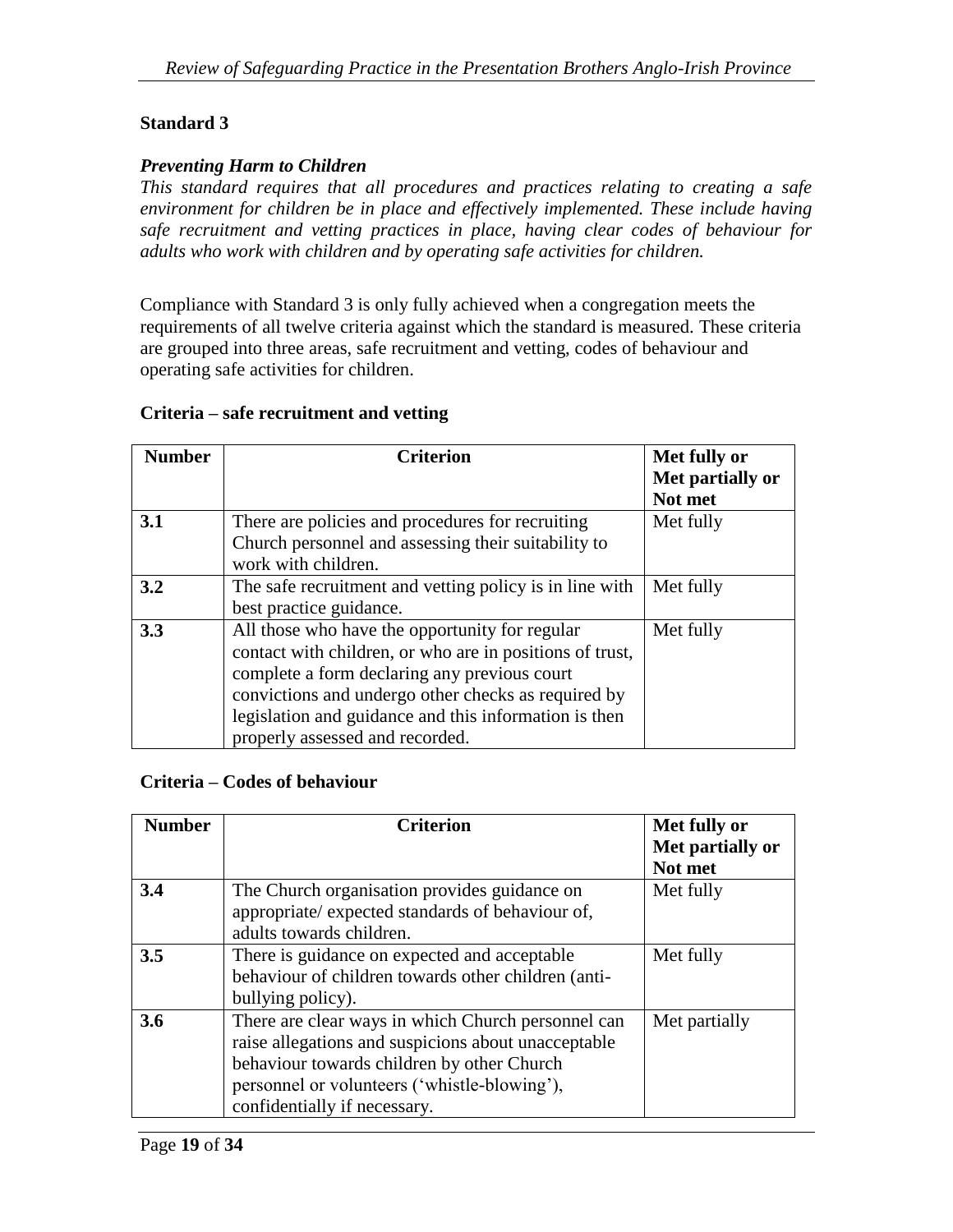| 3.7 | There are processes for dealing with children's<br>unacceptable behaviour that do not involve physical<br>punishment or any other form of degrading or<br>humiliating treatment.                                                           | Met partially |
|-----|--------------------------------------------------------------------------------------------------------------------------------------------------------------------------------------------------------------------------------------------|---------------|
| 3.8 | Guidance to staff and children makes it clear that<br>discriminatory behaviour or language in relation to<br>any of the following is not acceptable: race, culture,<br>age, gender, disability, religion, sexuality or political<br>views. | Met fully     |
| 3.9 | Policies include guidelines on the personal/intimate<br>care of children with disabilities, including<br>appropriate and inappropriate touch.                                                                                              | Met partially |

### **Criteria – Operating safe activities for children**

| <b>Number</b> | <b>Criterion</b>                                        | Met fully or     |
|---------------|---------------------------------------------------------|------------------|
|               |                                                         | Met partially or |
|               |                                                         | Not met          |
| 3.10          | There is guidance on assessing all possible risks       | Met fully        |
|               | when working with children $-$ especially in activities |                  |
|               | that involve time spent away from home.                 |                  |
| 3.11          | When operating projects/activities children are         | Met fully        |
|               | adequately supervised and protected at all times.       |                  |
| 3.12          | Guidelines exist for appropriate use of information     | Met fully        |
|               | technology (such as mobile phones, email, digital       |                  |
|               | cameras, websites, the Internet) to make sure that      |                  |
|               | children are not put in danger and exposed to abuse     |                  |
|               | and exploitation.                                       |                  |

### *Safe recruitment and vetting*

As already has been stated in the earlier part of this report there are very few Brothers who have direct ministry with children, however this should not lessen the application of the safeguarding standards. Where that ministry does exist, e.g. in schools, the child protection policy of the school, and the Department of Education is followed. However, it is still important for the Presentation Brothers to have in place good safeguarding policies and practices in order to create safe environments and send out a clear message that all steps are being taken to ensure the safety of children in the care of the Presentation Brothers. The reviewers therefore examined the policies and assessed from discussions with key personnel the following:

Criterion 3.1 is met fully both in respect of paid staff and volunteers. It should be noted here that the formation house in Kerry ensures that the novices are Garda approved and that they are fully aware of their safeguarding responsibilities, particularly when they will be practicing outside of the province. There are 2 young men in formation residing in the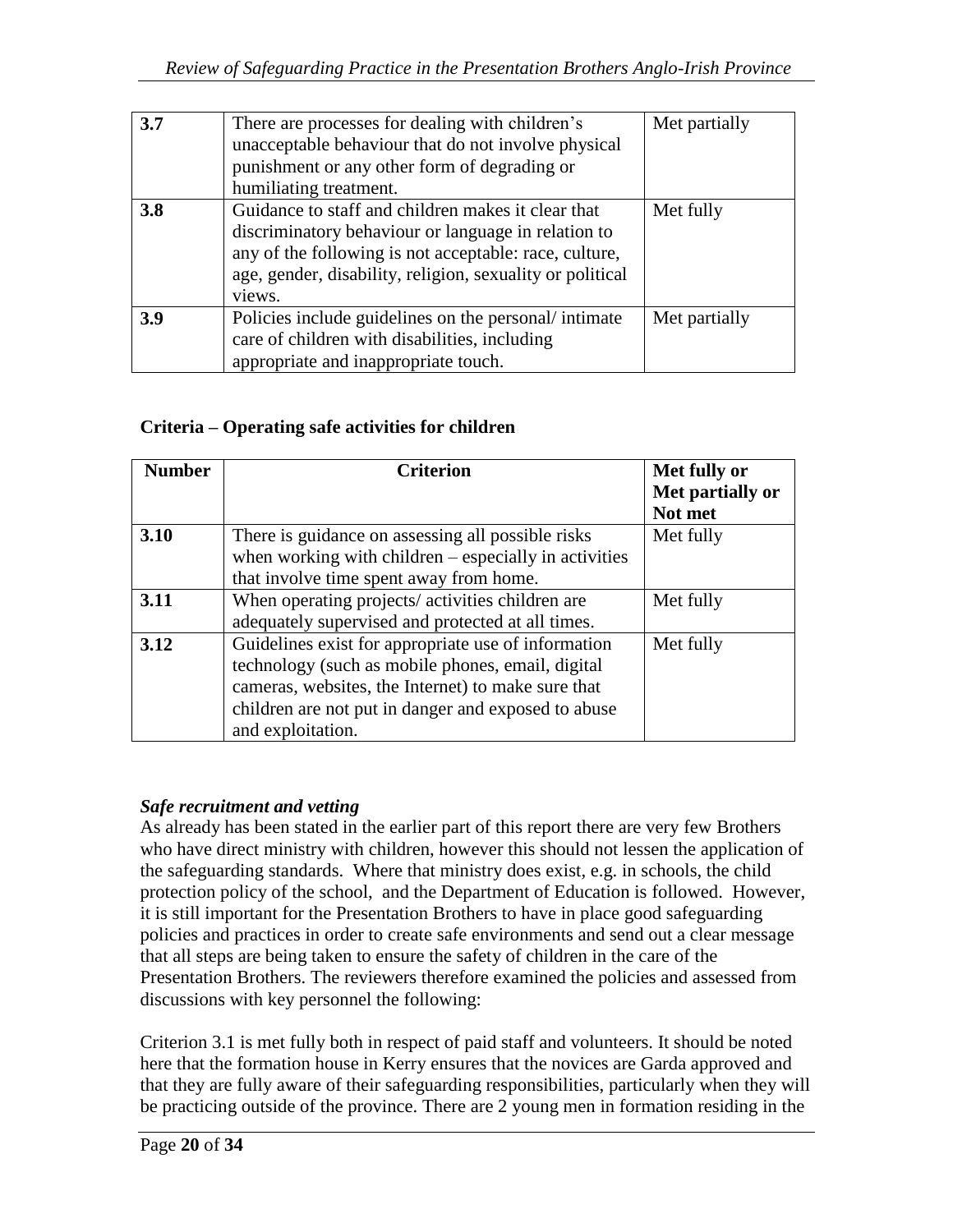house at present, both are from outside Ireland. Over the last 4 years there have been a total of 17 young men who have passed through this house.

Criterion 3.2 is also fully met and the reviewers commend that in 2013 the province carried out audits of Garda vetting standards and of ministries being undertaken by Brothers. The ministry audit identified if Brothers were involved in external ministry, whether it was paid or voluntary, who they reported to in this ministry and the status of the respective Garda vetting.

As already noted one of the main areas of direct contact with young people is through a service provided annually by the Presentation Brothers through the Edmund Rice Camp. The Edmund Rice Action Camp began in Cork in 1998. Young adults from transition year to college students provide an annual summer camp for children from a selected primary school in the city. A group of teachers supervise the youth leaders who assist in facilitating the annual Edmund Rice Action Camps. The reviewers are satisfied that there are clear safeguarding and child protection procedures in place. Criterion 3.3 is therefore fully met.

### *Codes of behaviour*

Criterion 3.4 is met fully as the Presentation Brothers policy document clearly sets out the Code of Behaviour expected of all Brothers in their contact with children.

In respect of Criterion 3.5 the Presentation Brothers have used the framework developed by the Scout Association of Ireland, in respect of an anti-bullying policy. On review of this information Criterion 3.5 is fully met. Criterion 3.6 is met partially, recognising that an interim protocol has been developed for 'whistle-blowing' but it is not yet within any revised policy document. Criterion 3.7 is met partially as the protocol to cover this area remains interim, i.e. 'Discipline and sanctions when challenging children's challenging behaviour'. The guidance required to fulfil the requirements of Criterion 3.8 is contained within the safeguarding policy's code of behaviour and on that basis Criterion 3.8 is fully met. Criterion 3.9 is partially met and the specific guidance required for this criterion will, in the future, be contained within the Interim Protocol 9 'Personal/Intimate care of children with disabilities.'

# **Operating safe activities for children**

Criterion 3.10 is met fully within the documentation of the existing safeguarding policy document. (Reference page 37, "Safe activities- Guidelines for trips away from home", Safeguarding Policy). Within the context of roles of the safeguarding representatives and the safe activities guidance Criterion 3.11 is also met fully. The policy document states that the safeguarding representative has a role in "ensuring that any activities organised locally, operate in a manner which ensures the safety and wellbeing of the children, and ensuring that appropriate levels of supervision are provided and ensuring that those responsible for running activities are aware of safe procedures." Criterion 3.12 is also met fully. (Reference Page 36, "Policy on the use of computers", Safeguarding Policy).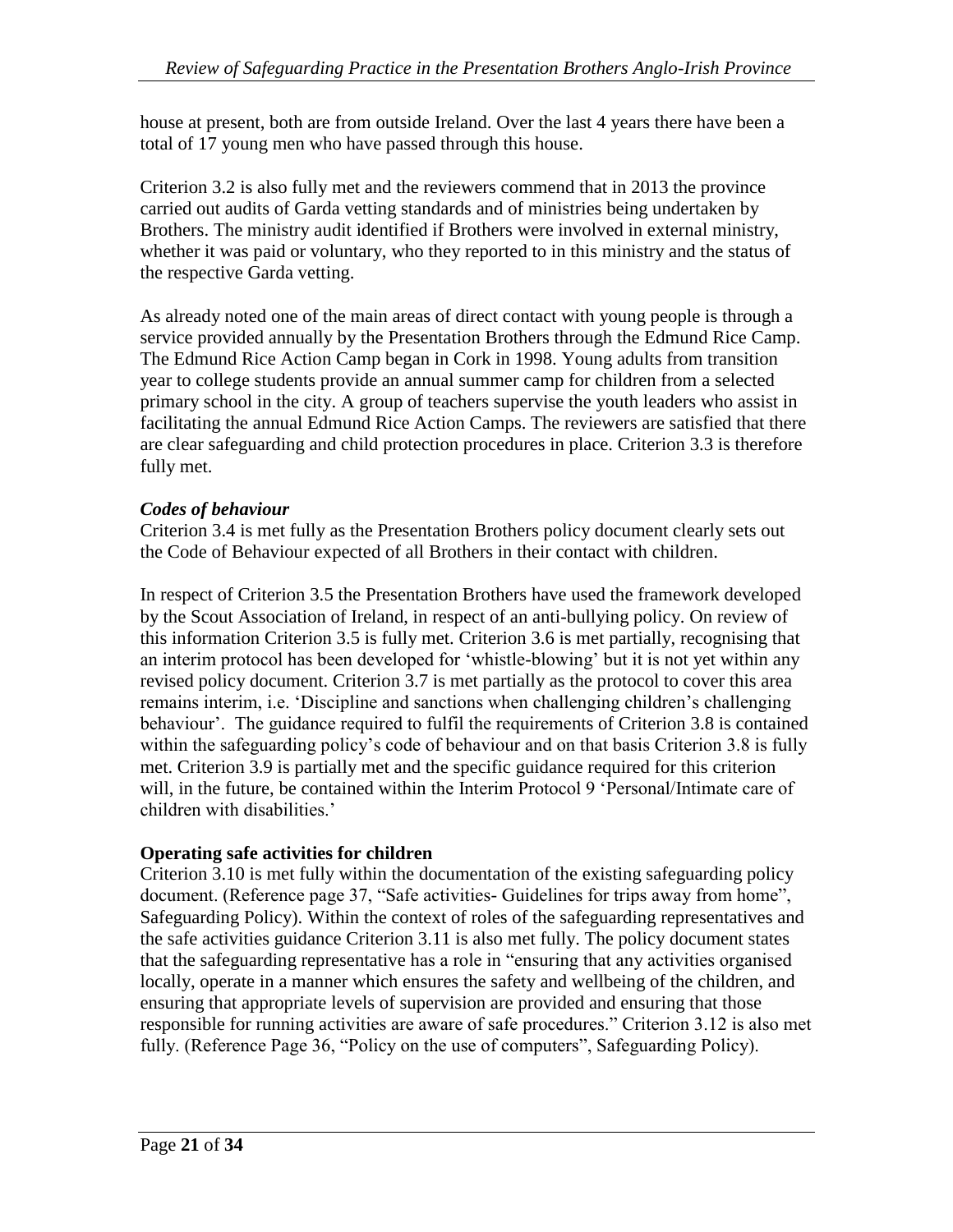#### *Training and Education*

*All Church personnel should be offered training in child protection to maintain high standards and good practice.*

### **Criteria**

| <b>Number</b> | <b>Criterion</b>                                         | Met fully or     |
|---------------|----------------------------------------------------------|------------------|
|               |                                                          | Met partially or |
|               |                                                          | Not met          |
| 4.1           | All Church personnel who work with children are          | Met fully        |
|               | inducted into the Church's policy and procedures on      |                  |
|               | child protection when they begin working within          |                  |
|               | Church organisations.                                    |                  |
| 4.2           | Identified Church personnel are provided with            | Met fully        |
|               | appropriate training for keeping children safe with      |                  |
|               | regular opportunities to update their skills and         |                  |
|               | knowledge.                                               |                  |
| 4.3           | Training is provided to those with additional            | Met fully        |
|               | responsibilities such as recruiting and selecting staff, |                  |
|               | dealing with complaints, disciplinary processes,         |                  |
|               | managing risk, acting as designated person.              |                  |
| 4.4           | Training programmes are approved by National             | Met fully        |
|               | Board for Safeguarding Children and updated in line      |                  |
|               | with current legislation, guidance and best practice.    |                  |

The reviewers examined all relevant materials relating to training provided within the congregation and note the following:

An induction policy is in place and is implemented for staff and volunteers. The most recent member that received induction was the Coordinator of Youth Ministry and she received a full 2 weeks induction. On that basis Criterion 4.1 is met fully.

Safeguarding training is provided to all staff and volunteers involved/linked with the Presentation Brothers Province. There are regular training days held in respect of safeguarding for Brothers and lay staff. There was a training day in June 2013 with a further day to be held in February 2014. The province leader in particular has supported the Coordinator of Youth Ministry to become an accredited trainer with the NBSCCCI. On the basis of the above, Criterion 4.2 is fully met.

The province leader and key safeguarding personnel attend regular training with the NBSCCCI; therefore Criterion 4.3 is met fully. The province leader, in this area and in other areas within safeguarding, continues to show leadership by example and by the priority that he places on the safety of children.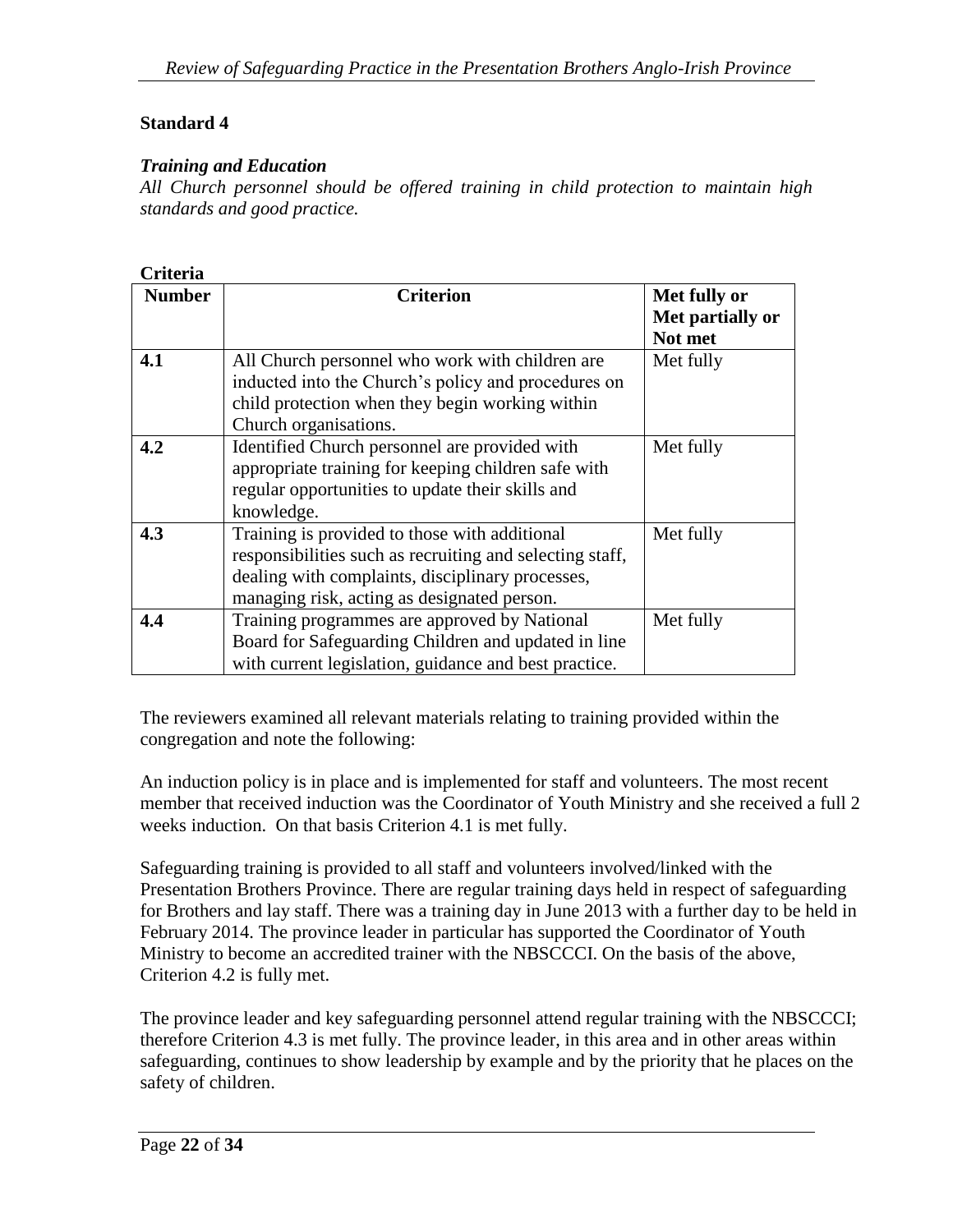The province now has its own accredited trainer to deliver the approved NBSCCCI programmes and prior to that, ensured delivery by an accredited NSBCCCI trainer. On the basis of this information Criterion 4.4 is met fully.

To enhance the development of training within the province and to enable the development of a training plan the following recommendation is made.

**Recommendation 8: That the province's trainer should carry out a training needs analysis of the Brothers, lay staff and volunteers involved in safeguarding children to inform a future safeguarding training plan.**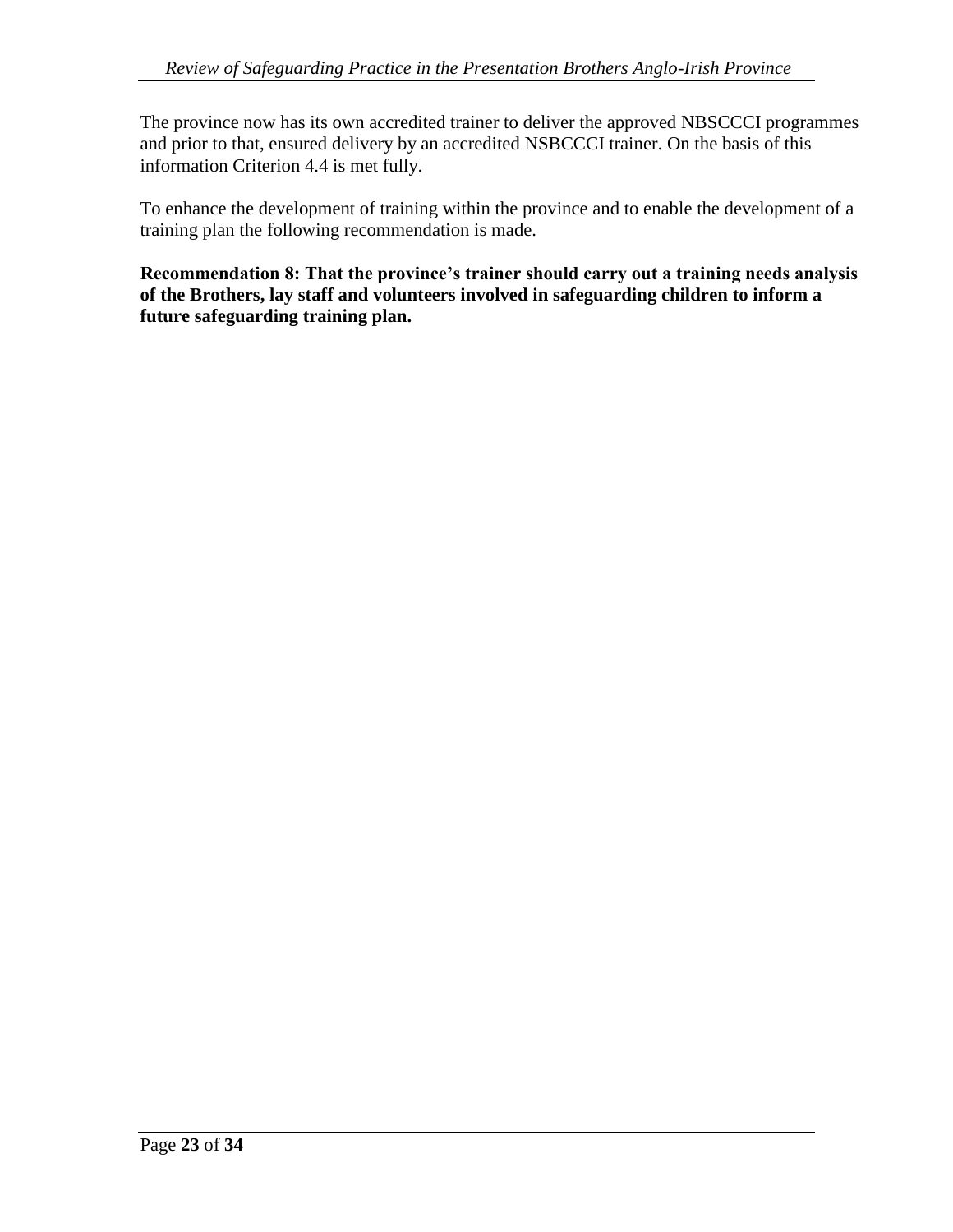#### *Communicating the Church's Safeguarding Message*

*This standard requires that the Church's safeguarding policies and procedures be successfully communicated to Church personnel and parishioners (including children). This can be achieved through the prominent display of the Church policy, making children aware of their right to speak out and knowing who to speak to, having the Designated Person's contact details clearly visible, ensuring Church personnel have access to contact details for child protection services, having good working relationships with statutory child protection agencies and developing a communication plan which reflects the Church's commitment to transparency.*

| Criteria      |                                                                                                                                                                                                                                               |                                             |
|---------------|-----------------------------------------------------------------------------------------------------------------------------------------------------------------------------------------------------------------------------------------------|---------------------------------------------|
| <b>Number</b> | <b>Criterion</b>                                                                                                                                                                                                                              | Met fully or<br>Met partially or<br>Not met |
| 5.1           | The child protection policy is openly displayed and<br>available to everyone.                                                                                                                                                                 | Met fully                                   |
| 5.2           | Children are made aware of their right to be safe<br>from abuse and who to speak to if they have<br>concerns.                                                                                                                                 | Met partially                               |
| 5.3           | Everyone in Church organisations knows who the<br>designated person is and how to contact them.                                                                                                                                               | Met fully                                   |
| 5.4           | Church personnel are provided with contact details of<br>local child protection services, such as Health and<br>Social Care Trusts / Health Service Executive, PSNI,<br>An Garda Síochána, telephone help lines and the<br>designated person. | Met partially                               |
| 5.5           | Church organisations establish links with statutory<br>child protection agencies to develop good working<br>relationships in order to keep children safe.                                                                                     | Met fully                                   |
| 5.6           | Church organisations at diocesan and religious order<br>level have an established communications policy<br>which reflects a commitment to transparency and<br>openness.                                                                       | Met partially                               |

Criterion 5.1 is met fully from the public display of the policy document and from the accessibility via the Presentation Brothers' website.

It is recognised that the province has a safeguarding poster with the message 'Children – don't suffer in silence' and this is a message given at the start of the Edmund Rice Action Camps. However, the reviewers are of the view that perhaps through the Youth Ministry,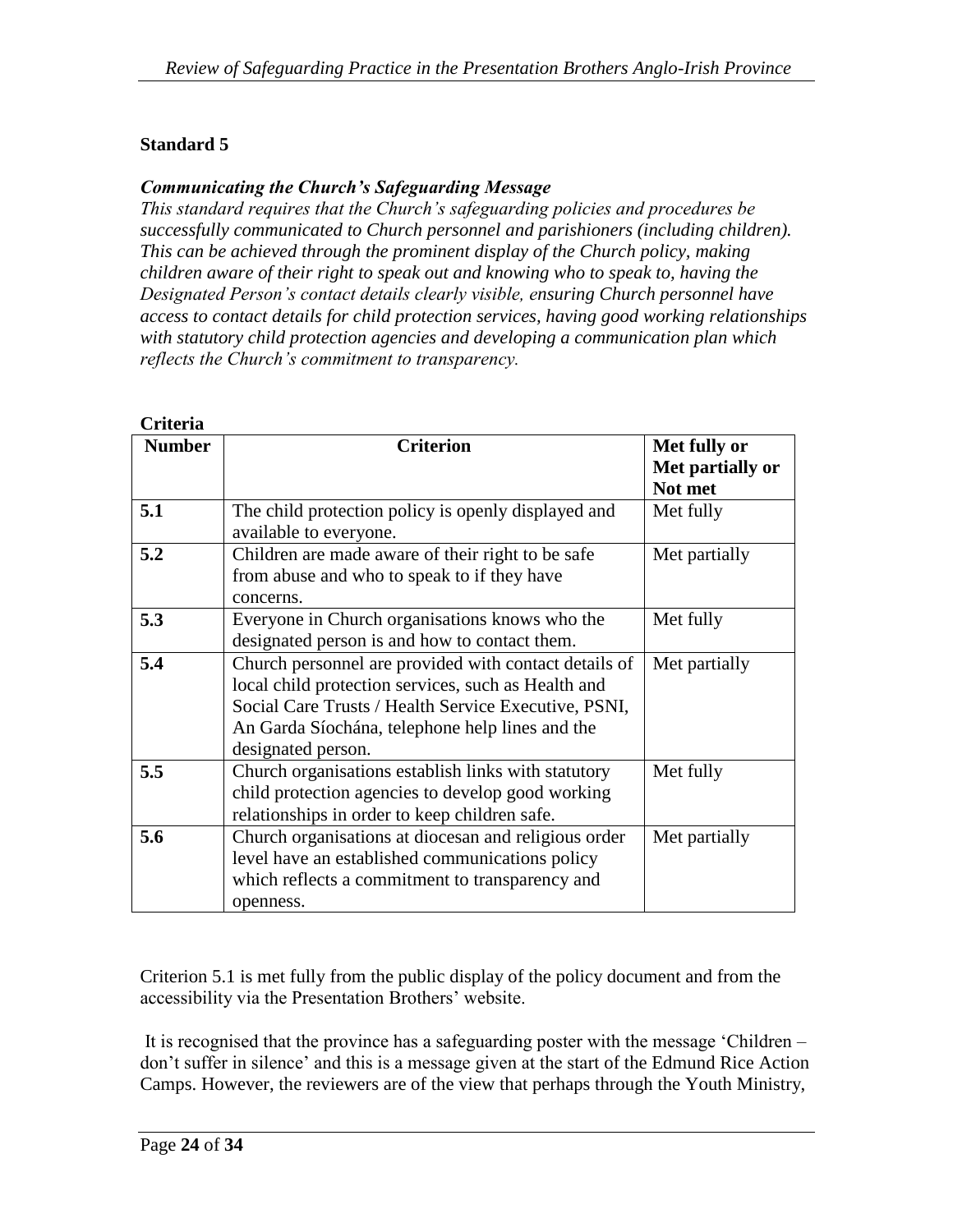further work is required by the province to make this a child-centred message and as such Criterion 5.2 is met partially.

Criterion 5.3 is met fully. It was evident from interviews carried out and from records reviewed that the designated person and their contact details are known. The designated person meets annually with the province's safeguarding representatives and attended the province's safeguarding training day in June 2013. The safeguarding representatives, when met, were clear as to their responsibilities and were clearly committed to ensuring the safeguarding messages were communicated regularly to their own communities and any other groups they were involved with.

Criterion 5.4 is met partially as the details for the health and local services trust in Northern Ireland are not listed. This is already part of a previous recommendation and has been acknowledged by the province as being missing from the current safeguarding documentation but it will be included in the revised 2014 documentation.

Representatives from An Garda Síochána and TUSLA, Child and Family Agency were met by the reviewers and reported a good working relationship with the province in respect of safeguarding children. On the basis of this feedback and information received, Criterion 5.5 is met fully.

Criterion 5.6 is met partially. Safeguarding is interwoven within the structures and meetings of the province but to date it did not have an established communications policy. Meetings at community level and at Province Assembly level always have safeguarding on their agenda, at the recommendation of the province leader and records of these meetings were made available for the review. The reviewers note however that as part of the 2014 review there is an Interim Protocol 7 which will be the 'Safeguarding Communication Policy' document. The reviewers would wish to note that this draft needs to be amended to include the contact details for the civil authorities in Northern Ireland.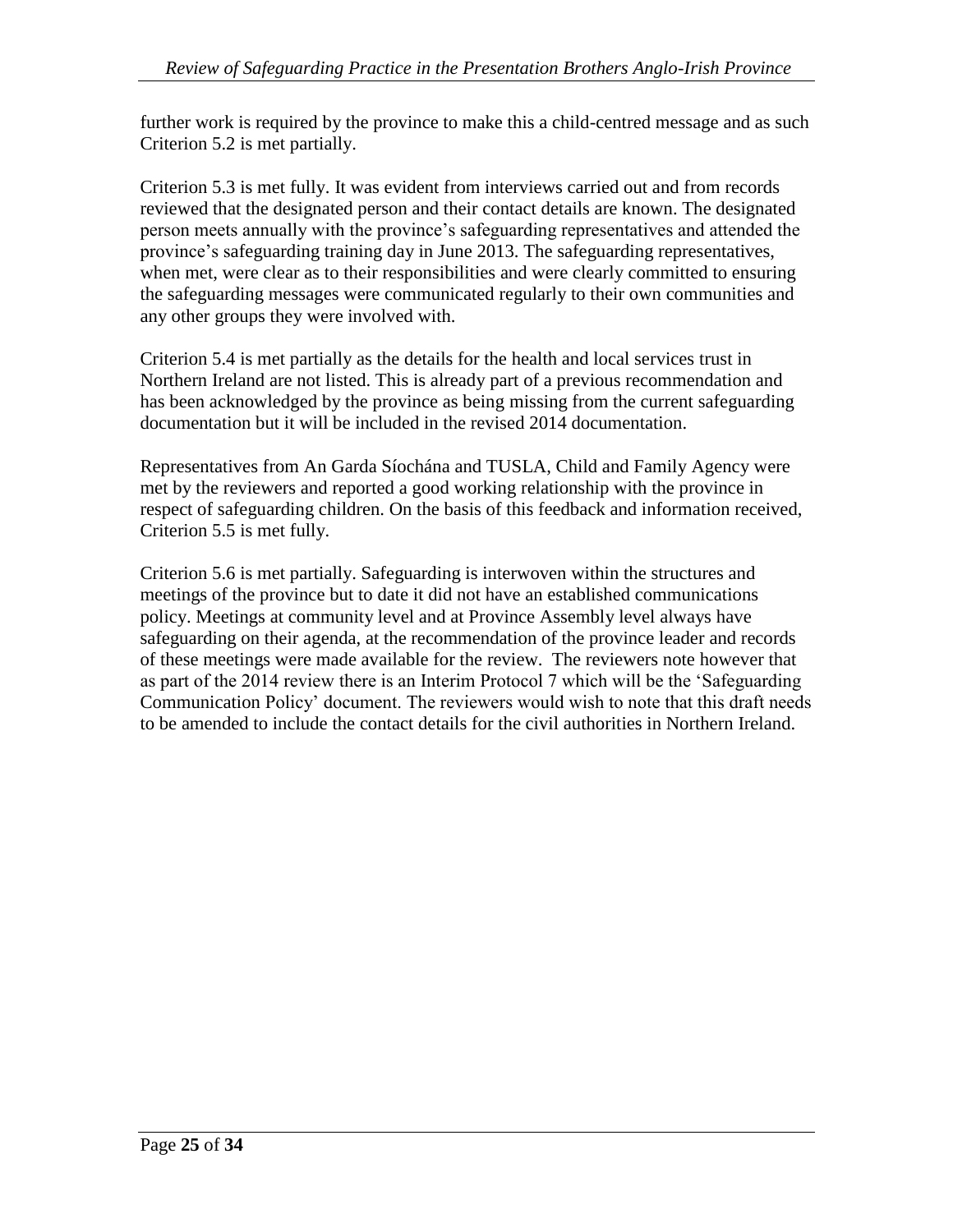#### *Access to Advice and Support*

*Those who have suffered child abuse should receive a compassionate and just response and should be offered appropriate pastoral care to rebuild their lives.*

*Those who have harmed others should be helped to face up to the reality of abuse, as well as being assisted in healing.*

### **Criteria**

| <b>Number</b> | <b>Criterion</b>                                      | Met fully or     |
|---------------|-------------------------------------------------------|------------------|
|               |                                                       | Met partially or |
|               |                                                       | Not met          |
| 6.1           | Church personnel with special responsibilities for    | Met fully        |
|               | keeping children safe have access to specialist       |                  |
|               | advice, support and information on child protection.  |                  |
| 6.2           | Contacts are established at a national and/or local   | Met fully        |
|               | level with the relevant child protection/welfare      |                  |
|               | agencies and help lines that can provide information, |                  |
|               | support and assistance to children and Church         |                  |
|               | personnel.                                            |                  |
| 6.3           | There is guidance on how to respond to and support a  | Met fully        |
|               | child who is suspected to have been abused whether    |                  |
|               | that abuse is by someone within the Church or in the  |                  |
|               | community, including family members or peers.         |                  |
| 6.4           | Information is provided to those who have             | Met fully        |
|               | experienced abuse on how to seek support.             |                  |
| 6.5           | Appropriate support is provided to those who have     | Met partially    |
|               | perpetrated abuse to help them to face up to the      |                  |
|               | reality of abuse as well as to promote healing in a   |                  |
|               | manner which does not compromise children's           |                  |
|               | safety.                                               |                  |

Since 2006 the province has sought advice as necessary from the NBSCCCI and is now a member of the National Case Management Reference Group. In addition, they have sought independent clinical advice as and when necessary. Specialist advice in relation to risk management has greatly assisted the management plans. The reviewers commend the efforts made to seek appropriate advice and support and for the willingness to act upon that advice. On the basis of the above information Criterion 6.1 and 6.2 are met fully.

The current safeguarding policy document sets out clearly the guidance required for Criterion 6.3 on page 44. This criterion is met fully.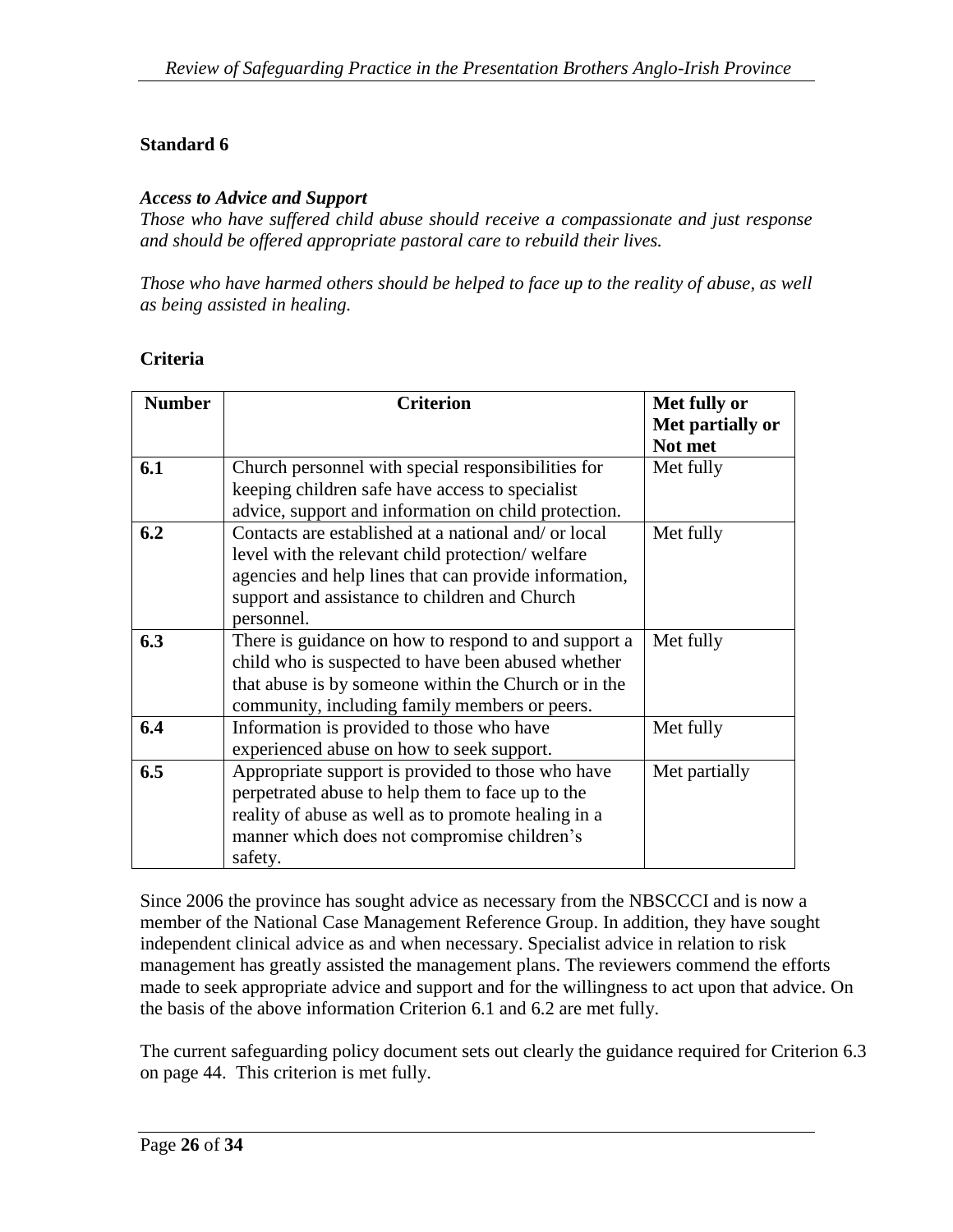In respect of Criterion 6.4 it is noted that the primary form of support offered to complainants and survivors of abuse who present to the province is through the counselling and support agency established by the Catholic Church in Ireland, 'Towards Healing'. In addition, the province leader and deputy designated person have met a number of survivors and offered pastoral support. The province leader and deputy designated person meet with three survivors from Greenmount Industrial School. At the request of the survivors, the reviewers met each of them. While it does not fall within the remit of this review to give a detailed account of their situation, it is fair to reflect that they are not happy with the response given by the Presentation Brothers. They were of the view that the services of 'Towards Healing' are too late for them.

The reviewers acknowledge the pain of these survivors. It may be useful for the province leader to consider appointing an independent support person for this group of survivors. This would allow the support to be assigned appropriately to someone other than a member of the provincial team. In addition, the newly appointed support person should advise these survivors of the existence of the State's statutory support fund – Cara Nua.

To date the deputy designated person who was formerly the designated person has also acted as an advisor to accused Brothers. This is a blurring of roles. Added to this is the fact that the same person is also a support person to some adult victims and is on the leadership team. As previously stated, all the key safeguarding roles in the province would benefit from a review of role definitions (this has already been the subject of such a recommendation). Although the numbers of alleged victims and allegations are relatively low the multiple roles carried by the current advisor can only result in Criterion 6.5 being met partially.

The reviewers believe that the following recommendations could assist in strengthening and clarifying both the roles of advisor and support person within the province.

**Recommendation 9: That the province leader appoints and trains a number of people to act as a victim support team both from a lay/religious perspective and a male/female perspective. The support person should inform survivors of the State sponsored Cara Nua service.** 

**Recommendation 10: That the province leader appoints and trains a number of people to act as a team of advisors.**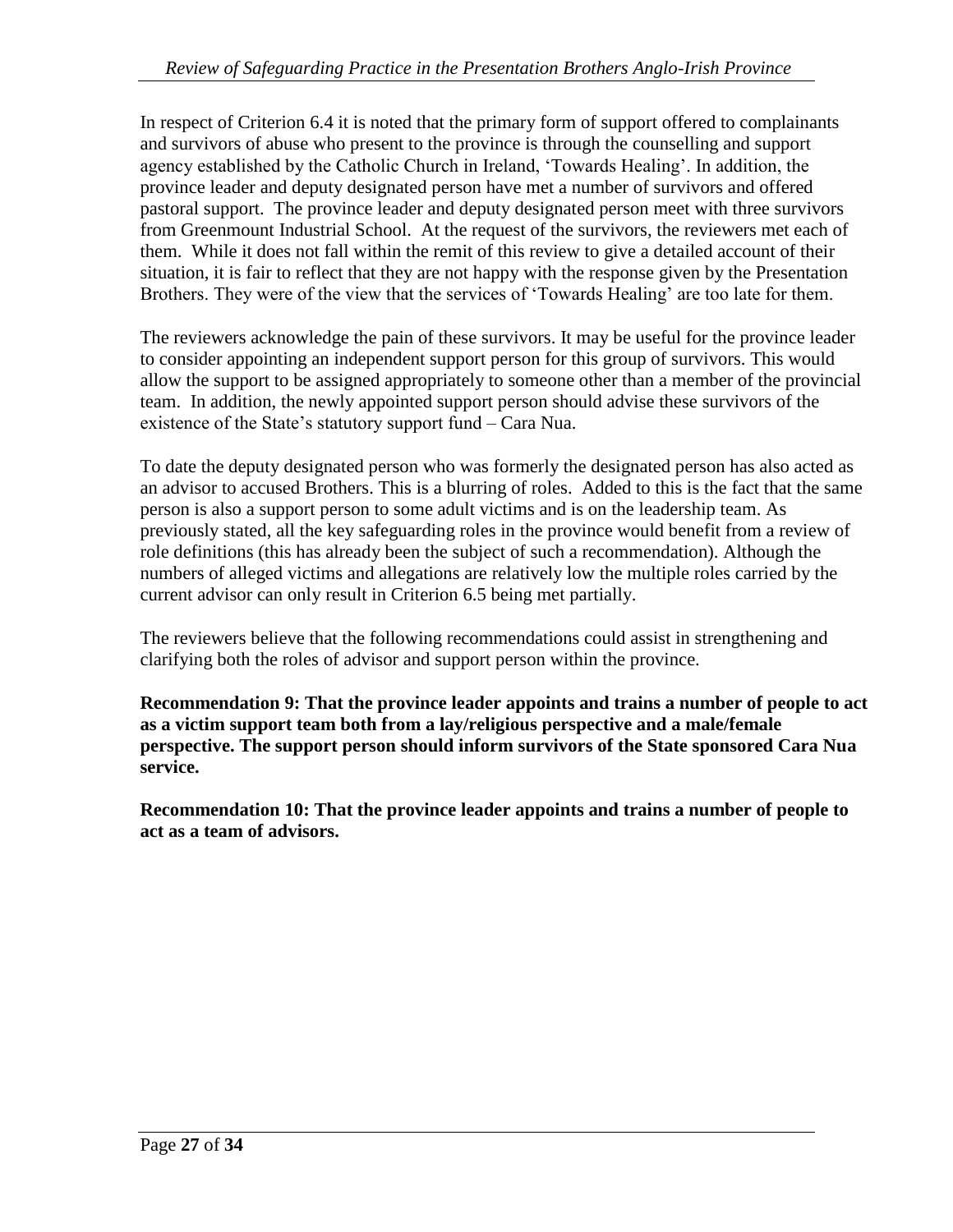#### *Implementing and Monitoring Standards*

*Standard 7 outlines the need to develop a plan of action, which monitors the effectiveness of the steps being taken to keep children safe. This is achieved through making a written plan, having the human and financial resources available, monitoring compliance and ensuring all allegations and suspicions are recorded and stored securely.*

| Criteria      |                                                                                                                                                                               |                                             |
|---------------|-------------------------------------------------------------------------------------------------------------------------------------------------------------------------------|---------------------------------------------|
| <b>Number</b> | <b>Criterion</b>                                                                                                                                                              | Met fully or<br>Met partially or<br>Not met |
| 7.1           | There is a written plan showing what steps will be<br>taken to keep children safe, who is responsible for<br>implementing these measures and when these will be<br>completed. | Met fully                                   |
| 7.2           | The human or financial resources necessary for<br>implementing the plan are made available.                                                                                   | Met fully                                   |
| 7.3           | Arrangements are in place to monitor compliance<br>with child protection policies and procedures.                                                                             | Met fully                                   |
| 7.4           | Processes are in place to ask parishioners (children<br>and parents/ carers) about their views on policies and<br>practices for keeping children safe.                        | N/A                                         |
| 7.5           | All incidents, allegations/suspicions of abuse are<br>recorded and stored securely.                                                                                           | Met fully                                   |

The Presentation Brothers have in place a strategic plan 2012-2017, which records in detail under, *Strategic Priority five 'Each child will be cherished and affirmed',* specific safeguarding measures that will be implemented within the time frame of the strategic plan. As such Criterion 7.1 is met fully.

It is evident from interviews with the province leader and others that safeguarding is a priority for the Presentation Brothers and that human or financial resources are and will continue to be made available when needed. As such, Criterion 7.2 is met fully. An example of such a commitment was the support given by the province to the Coordinator of Youth Ministry, post-appointment, to become an accredited trainer with the NBSCCCI.

The monitoring of compliance with child protection policies is carried out primarily internally within the province through the leadership of the province leader with the support and expertise of the designated person. The province leader takes personal responsibility annually to visit all the communities to review their safeguarding practice and provide a report to the designated person for her review. In the view of the reviewers, this responsibility should be taken on by members of the safeguarding committee. While it is commendable that the province leader visits on a regular basis, he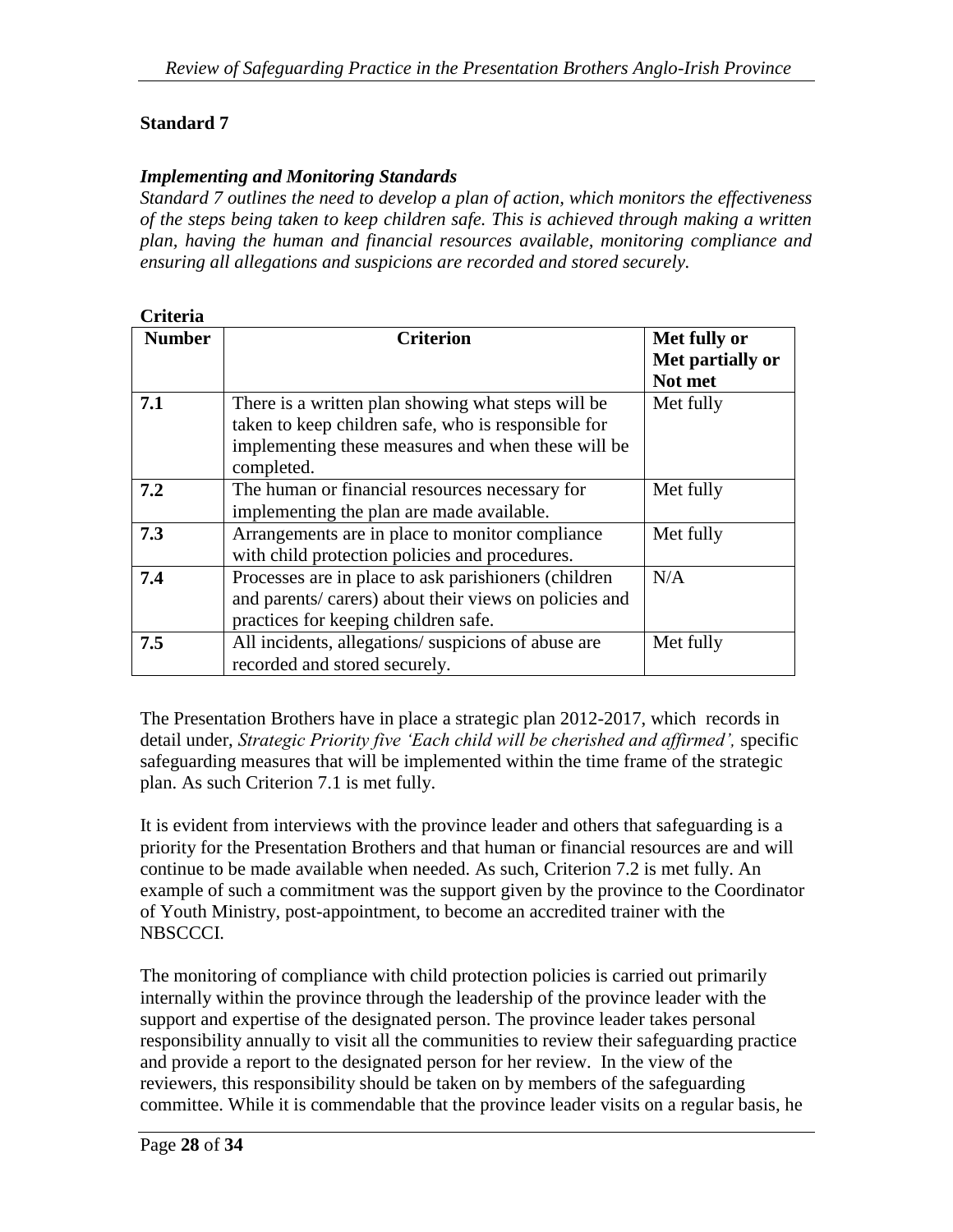should appoint members of the safeguarding committee and/or the designated person to audit practice and report to him on their findings. Consideration should therefore be given to enhancing the role of the committee, strengthening the membership and ensuring a greater frequency of meetings.

Criterion 7.3 is met fully but, as suggested above, consideration could be given to enhancing the role of the safeguarding committee by widening its membership and having it meet more frequently than once a year.

The Presentation Brothers do not run parishes and therefore Criterion 7.4 is not applicable to the congregation.

Files are stored in a secure location; a secure room and locked cabinet with restricted access and as such Criterion 7.5 is met fully.

The reviewers appreciate the efforts made by the province leader and his team in safeguarding children and in managing allegations and risk presented by members of the province. The recommendations made will enhance their practice further.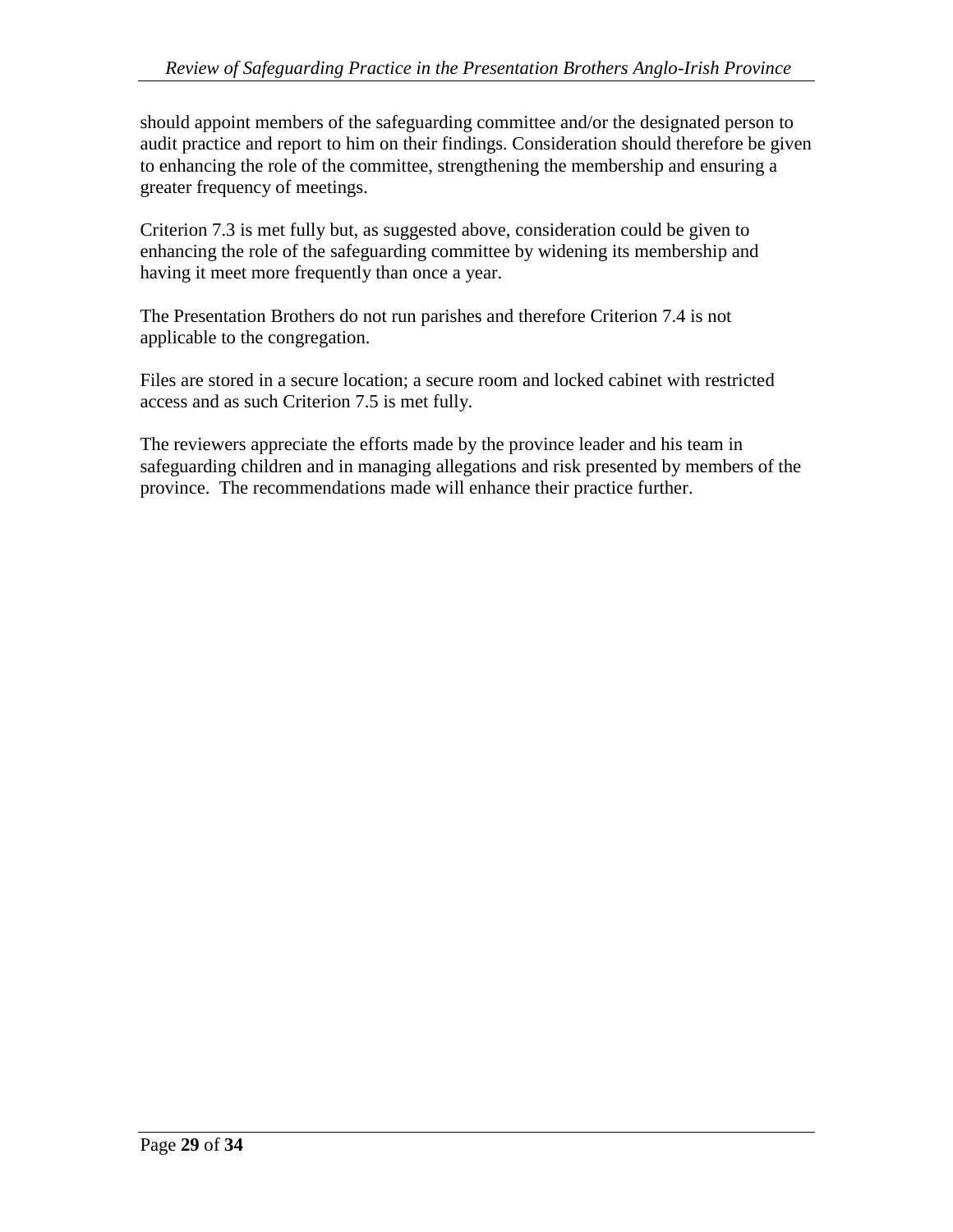# **Recommendations**

**Recommendation 1: The Province Leader should ensure that in the revision of the Presentation Brothers safeguarding policy and procedures explicit reference is made to how individuals who are deemed a risk to children are managed.** 

**Recommendation 2: The Province Leadership Team should review the current role descriptions for the designated person, the deputy designated person, victim support personnel and other relevant personnel within the safeguarding structure.**

**Recommendation 3: The Province Leader in consultation with the designated person must develop a clear protocol around the creation and maintenance of case records. In addition the master files should be reviewed a minimum of every quarter to ensure full information is on the case management file.**

**Recommendation 4: That the Province Leader ensures that the revised policy document should include the Interim Protocol on complaints and whistle-blowing procedures.**

**Recommendation 5: That the Province Leader ensures that all allegations which meet the threshold of notification are reported to the civil authorities and the NBSCCCI without delay.**

**Recommendation 6: The designated person must ensure that full records, including relevant copies of notification and key information are held on the case file. The records should also follow the NBSCCCI case file template.**

**Recommendation 7: That on a regular basis the province leadership should meet the TUSLA liaison officer and the Garda liaison officer; the HSC and the PSNI to ensure full exchange of relevant information and communication necessary to safeguard children and manage risk.** 

**Recommendation 8: That the province's trainer should carry out a training needs analysis of the Brothers, lay staff and volunteers involved in safeguarding children to inform a future safeguarding training plan.**

**Recommendation 9: That the province leader appoints and trains a number of people to act as a victim support team both from a lay/religious perspective and a male/female perspective. The support person should inform survivors of the State sponsored Cara Nua service.** 

**Recommendation 10: That the province leader appoints and trains a number of people to act as a team of advisors.**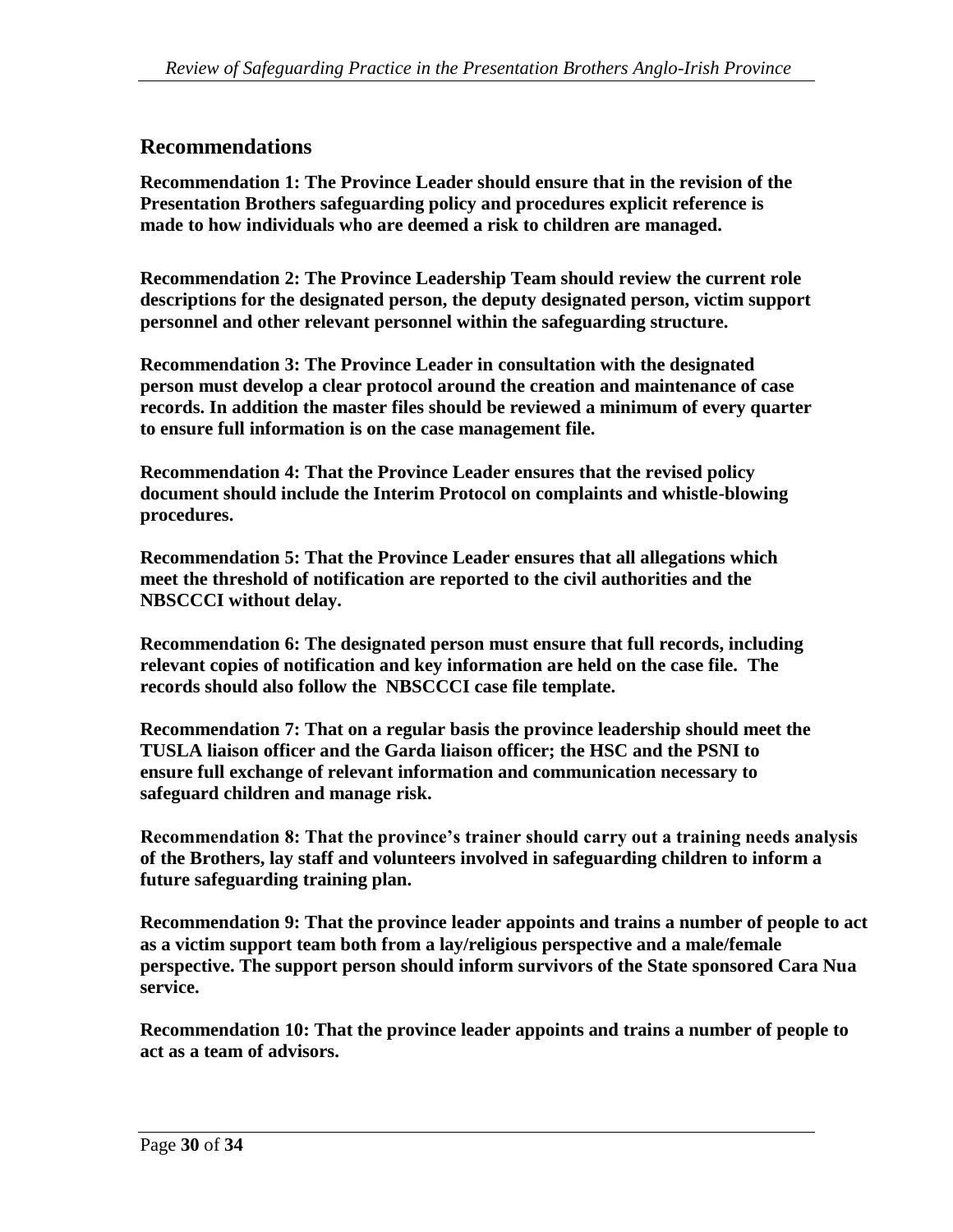### **Review of Safeguarding in the Catholic Church in Ireland**

### **Terms of Reference (which should be read in conjunction with the accompanying Notes)**

- 1. To ascertain the full extent of all complaints or allegations, knowledge, suspicions or concerns of child sexual abuse, made to the Church Authority (Diocese/religious congregation/missionary society) by individuals or by the Civil Authorities in the period  $1<sup>st</sup>$  January 1975 up to the date of the review, against Catholic clergy and/or religious still living and who are ministering/or who once ministered under the aegis of the Church Authority, and examine/review and report on the nature of the response on the part of the Church Authority.
- 2. If deemed relevant, select a random sample of complaints or allegations, knowledge, suspicions or concerns of child sexual abuse, made to the Church Authority by individuals or by the Civil Authorities in the period 1st January 1975 to the date of the review, against Catholic clergy and/or religious now deceased and who ministered under the aegis of the Church Authority.
- 3. Examine/review and report on the nature of the response on the part of the Church Authority.
- 4. To ascertain all of the cases during the relevant period in which the Church Authority
	- knew of child sexual abuse involving Catholic clergy and/or religious still living and including those clergy and/or religious visiting, studying and/or retired;
	- had strong and clear suspicion of child sexual abuse; or
	- had reasonable concern;  $\bullet$
	- $\bullet$ and examine/review and report on the nature of the response on the part of the Church Authority.

As well as examine

- Communication by the Church Authority with the Civil Authorities;
- Current risks and their management.

.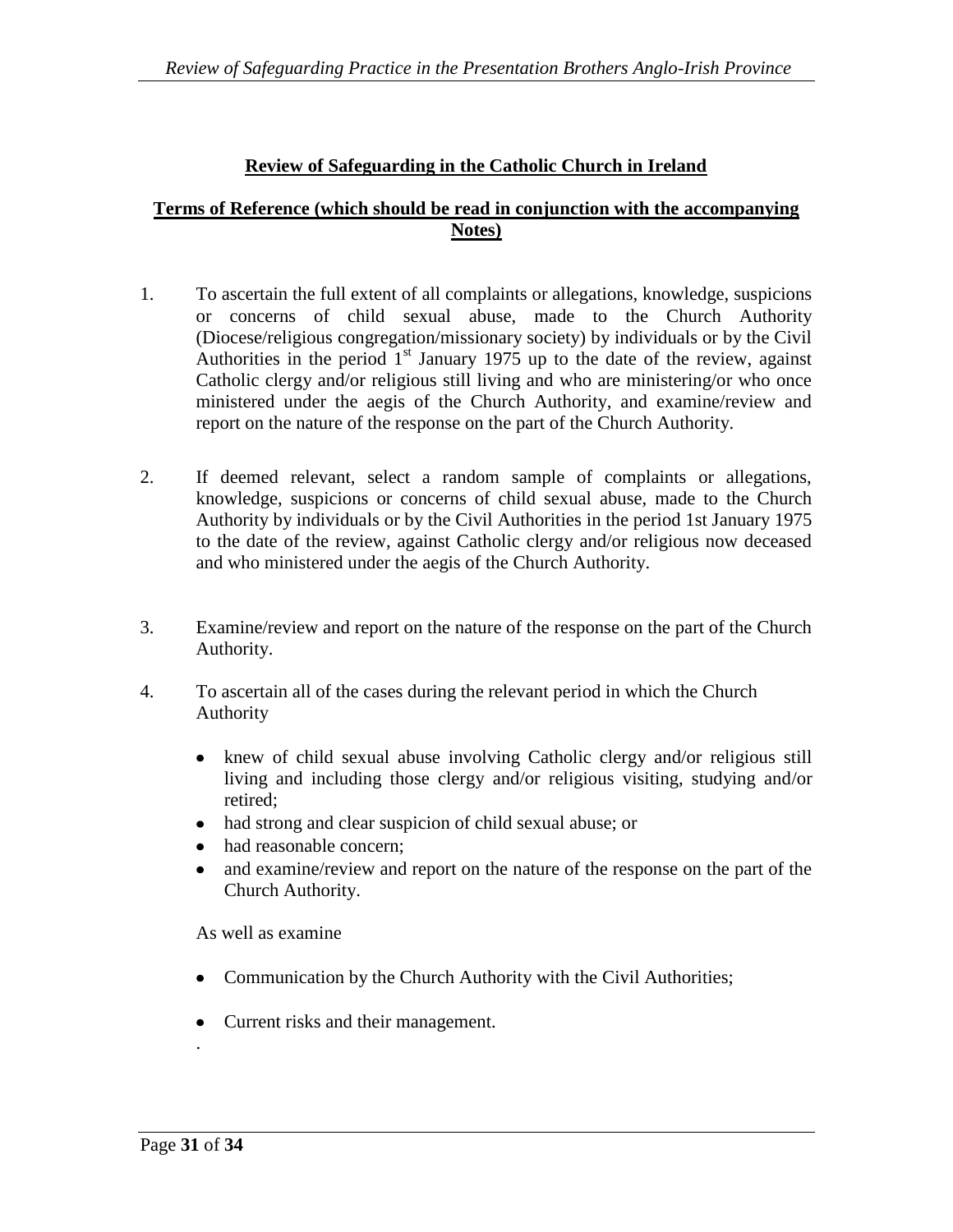- 5. To consider and report on the implementation of the 7 safeguarding standards set out in *Safeguarding Children: Standards and Guidance Document for the Catholic Church in Ireland* (2009), including the following:
	- a) A review of the current child safeguarding policies and guidance materials in use by the Church Authority and an evaluation of their application;
	- b) How the Church Authority creates and maintains safe environments.
	- c) How victims are responded to by the Church Authority
	- d) What training is taking place within the Church Authority
	- e) How advice and support is accessed by the Church Authority in relation to victim support and assessment and management of accused respondents.
	- f) What systems are in place for monitoring practice and reporting back to the Church Authority.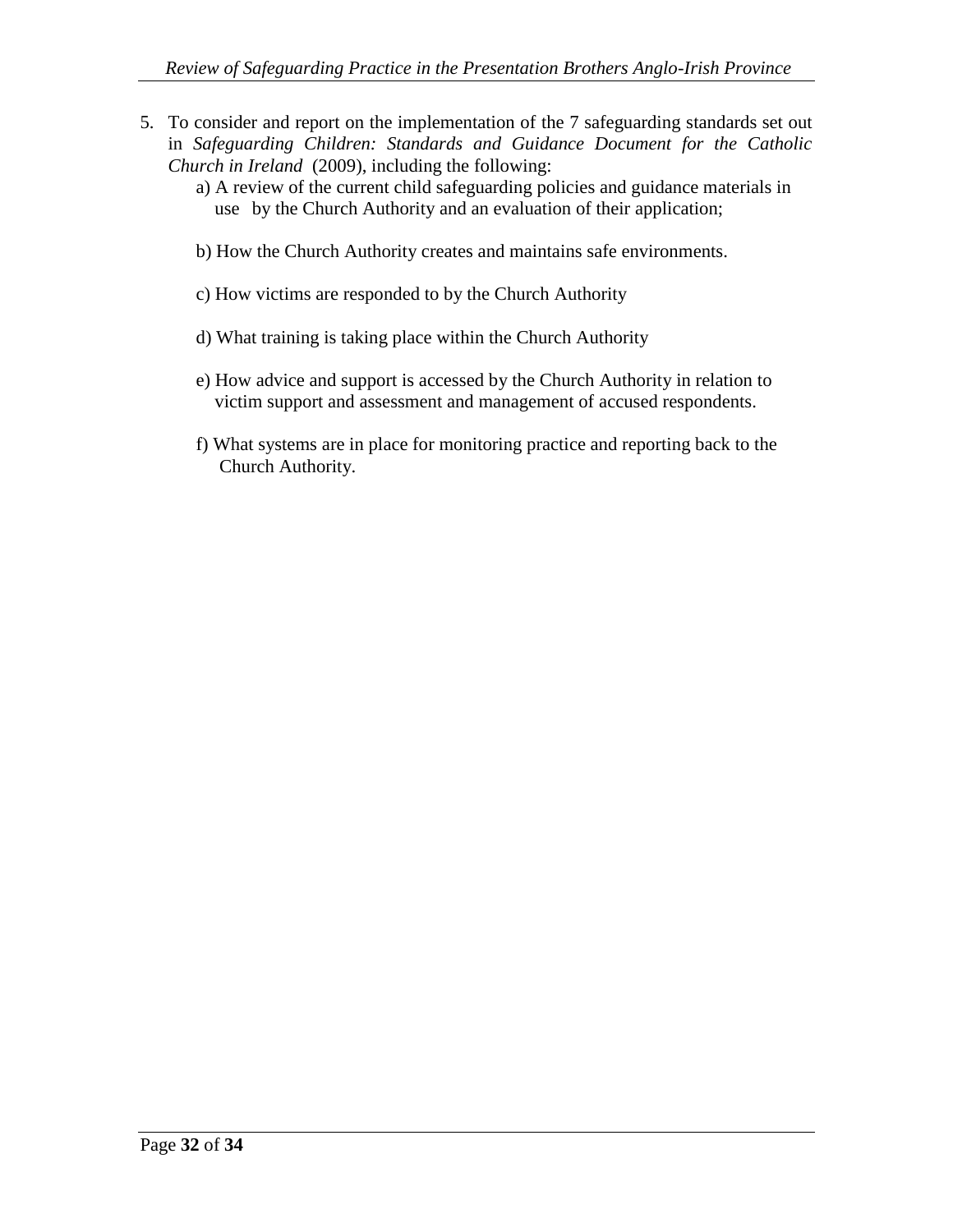### **Accompanying Notes**

### *Note 1***: Definition of Child Sexual Abuse:**

The definition of child sexual abuse is in accordance with the definition adopted by the Ferns Report (and the Commission of Investigation Report into the Catholic Archdiocese of Dublin). The following is the relevant extract from the Ferns Report:

"While definitions of child sexual abuse vary according to context, probably the most useful definition and broadest for the purposes of this Report was that which was adopted by the Law Reform Commission in  $1990<sup>1</sup>$  and later developed in Children First, National Guidelines for the Protection and Welfare of Children (Department of Health and Children, 1999) which state that "child sexual abuse occurs when a child is used by another person for his or her gratification or sexual arousal or that of others". Examples of child sexual abuse include the following:

- exposure of the sexual organs or any sexual act intentionally performed in the presence of a child;
- intentional touching or molesting of the body of a child whether by person  $\bullet$ or object for the purpose of sexual arousal or gratification;
- $\bullet$ masturbation in the presence of the child or the involvement of the child in an act of masturbation;
- sexual intercourse with the child whether oral, vaginal or anal;  $\bullet$
- sexual exploitation of a child which includes inciting, encouraging,  $\bullet$ propositioning, requiring or permitting a child to solicit for, or to engage in prostitution or other sexual acts. Sexual exploitation also occurs when a child is involved in exhibition, modelling or posing for the purpose of sexual arousal, gratification or sexual act, including its recording (on film, video tape, or other media) or the manipulation for those purposes of the image by computer or other means. It may also include showing sexually explicit material to children which is often a feature of the 'grooming' process by perpetrators of abuse."

 $\overline{a}$ <sup>1</sup> This definition was originally proposed by the Western Australia Task Force on Child Sexual Abuse, 1987 and is adopted by the Law Reform Commission (1990) *Report on Child Sexual Abuse*, p. 8.